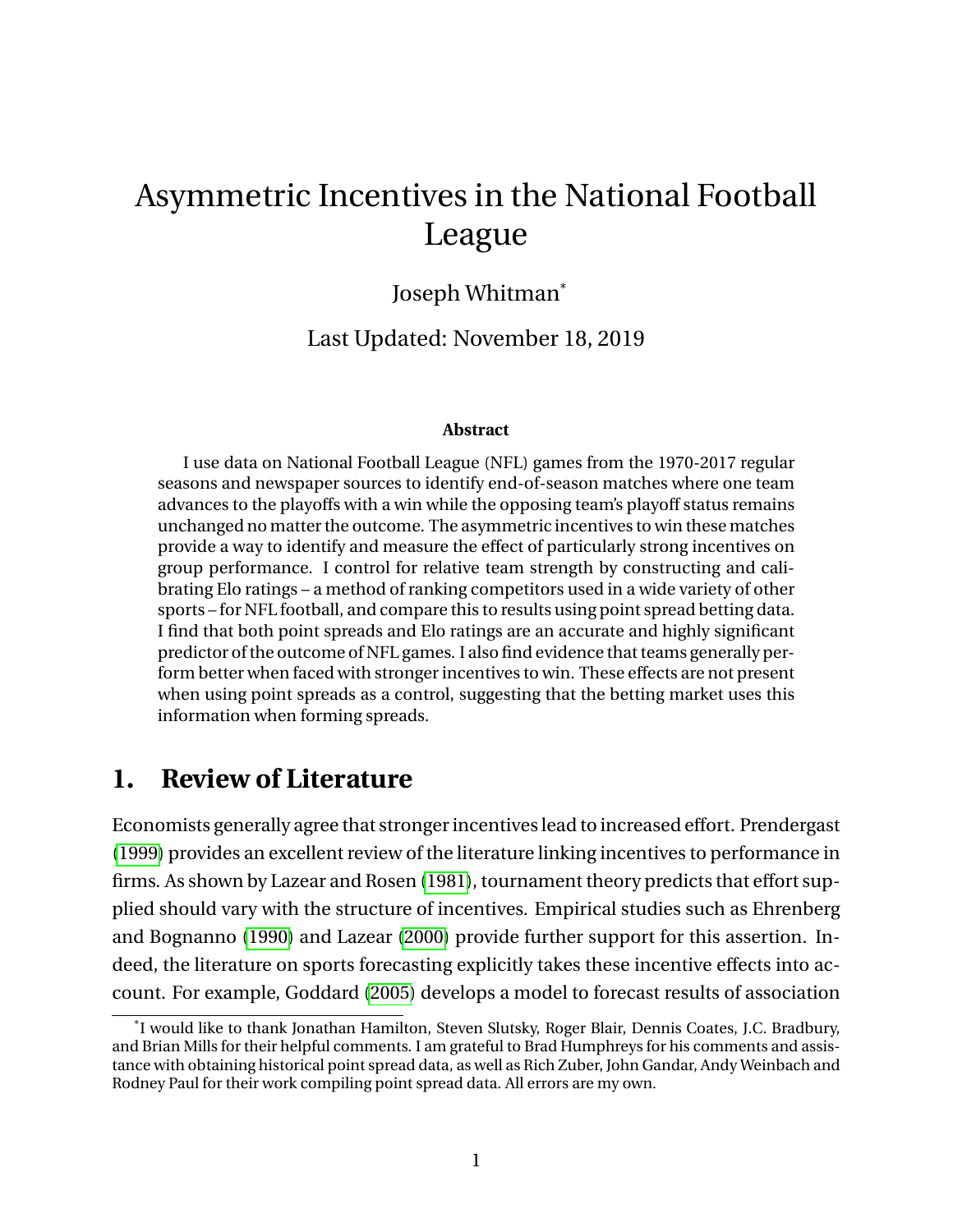football (soccer). In doing so, they develop an algorithm for determining the game's significance for each team. They ultimately find that teams for whom the game is significant have a higher probability of winning.

Athletes are skilled professionals who are highly compensated for their performance. In team sports, they individually benefit when their team advances to the playoffs. Depending on the terms of their contracts, players may be eligible for bonuses when their team makes a playoff appearance. However, players may benefit most from an increase in their expected future earnings. A memorable playoff performance or a championship victory can lead to lucrative sponsorships and more bargaining power when the player's contract is set to expire. Given such strong incentives to succeed, one might expect athletic performance to be at its best when the stakes are at their highest.

However, particularly strong incentives could reduce performance due to stress or psychological pressure. This phenomenon is often referred to as "choking under pres-sure".<sup>[1](#page-0-0)</sup> In recent years, a growing number of empirical studies have attempted to find evidence of this "choking" effect using experiments or sports performance. For example, Dohmen [\(2008\)](#page-0-0) finds evidence of this phenomenon in a study of penalty kicks in professional soccer. Hickman and Metz [\(2015\)](#page-0-0) use professional golf tournament data from the PGA Tour to show that players are less likely to make a shot as the prize money riding on that shot increases. In an experimental study, Ariely et al. [\(2009\)](#page-0-0) find that higher rewards generally lead to worse performance. Cao, Price, and Stone [\(2011\)](#page-0-0) find evidence of choking during free throws in NBA basketball games. Apesteguia and Palacios-Huerta [\(2011\)](#page-0-0) find that the team which takes the first kick in a penalty shoot-out is significantly more likely to win. They attribute this to psychological pressure on the players kicking second.

This paper primarily contributes to the literature by using NFL playoff seeding to identify and measure the effects of strong incentives on team performance. There has been relatively little research on this topic as applied to team performance, and – to my knowledge – none as applied to NFL football. All of the aforementioned studies focus on individual performance in high pressure situations with the exception of Goddard [\(2005\)](#page-0-0) and, to some extent, Apesteguia and Palacios-Huerta [\(2011\)](#page-0-0).

Aside from the general question of the existence of an incentive effect, this may be applicable to managers, executives, politicians, and anyone who wants to optimize group performance. An *individual* may "choke" under pressure, but that does not necessarily imply that a *team* will do the same. This choking effect may be not be present in teams for a number of reasons. Perhaps the psychological pressure is diffused among the team members or there exists some complementarity between team members that offsets this

<sup>&</sup>lt;sup>1</sup>See Hill et al. [\(2010\)](#page-0-0) for a review of the psychological literature on "choking".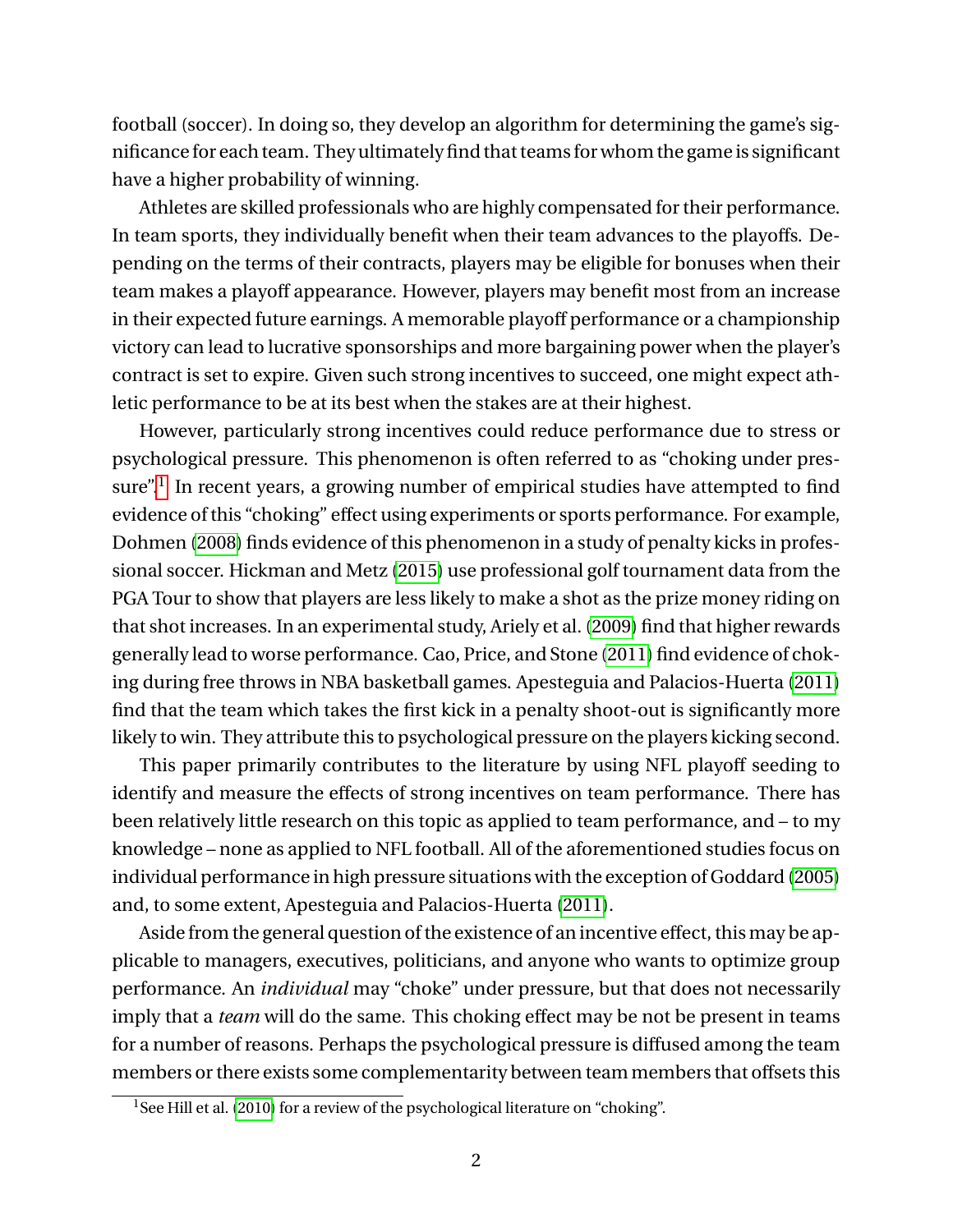negative effect.

In the NFL, there are often end of season games where one team advances to the playoffs if they win while their opponent's playoff status is unchanged no matter the outcome. $2$  Individual players have a clear incentive to advance to the playoffs as this will result in greater bargaining power when renewing their contracts. Furthermore, teams have an incentive to win in order to increase fan interest, thereby generating additional revenue in the future. This incentive structure provides a natural experiment where I can identify the incentive effect by focusing on these cases of asymmetric incentives to win.

This paper also contributes to the literature by using Elo ratings to control for the relative strength of NFL teams. Betting market odds initially seem ideal for this purpose as they are a market-based forecast of game outcomes (Sauer, [1998\)](#page-0-0). However, if NFL betting markets are efficient, incentive effects will also be taken into account. I expect this to be the case as NFL betting markets appear to be efficient (Boulier, Stekler, and Amund-son, [2006\)](#page-0-0). Therefore, I need to use a different measure that explicitly does not depend on any additional incentives to win. I follow an approach first proposed by physicist Arpad Elo (1978), a physicist who developed a ranking system for competitive chess players. This system has been modified for use in a wide variety of individual and team sports. These rankings explicitly do not depend on any additional incentives to win. There are many variations on the Elo rating system, but the version I use was first implemented by Silver [\(2014\)](#page-0-0). I describe this rating system in greater detail in section [4.](#page-7-0)

## **2. History of NFL Franchises**

In 1970 the NFL merged with its rival, the American Football League (AFL), to form a unified league consisting of 26 teams split into two conferences: the American Football Conference (AFC) and the National Football Conference (NFC). These conferences were further divided into three divisions per conference: East, Central, and West. Each season consisted of 14 games. The winners of these divisions – teams with the highest win percentage in their respective divisions – qualified for the playoffs in addition to one "wild card" team<sup>[3](#page-0-0)</sup> from each conference for a total of eight playoff teams. This is widely regarded as the beginning of the modern era of American football, making this the ideal point to begin the sample period.

 $^2$ It is possible to identify games with these characteristics earlier than the last week of the season. However, I ignore these cases because the outcome of other unrelated games will also determine the team's playoff odds in these earlier weeks. It is unclear that these games should be identified as particularly high pressure when the outcome only indirectly determines playoff seeding.

 $3A$  "wild card" team is one with the highest win percentage that did not win its division.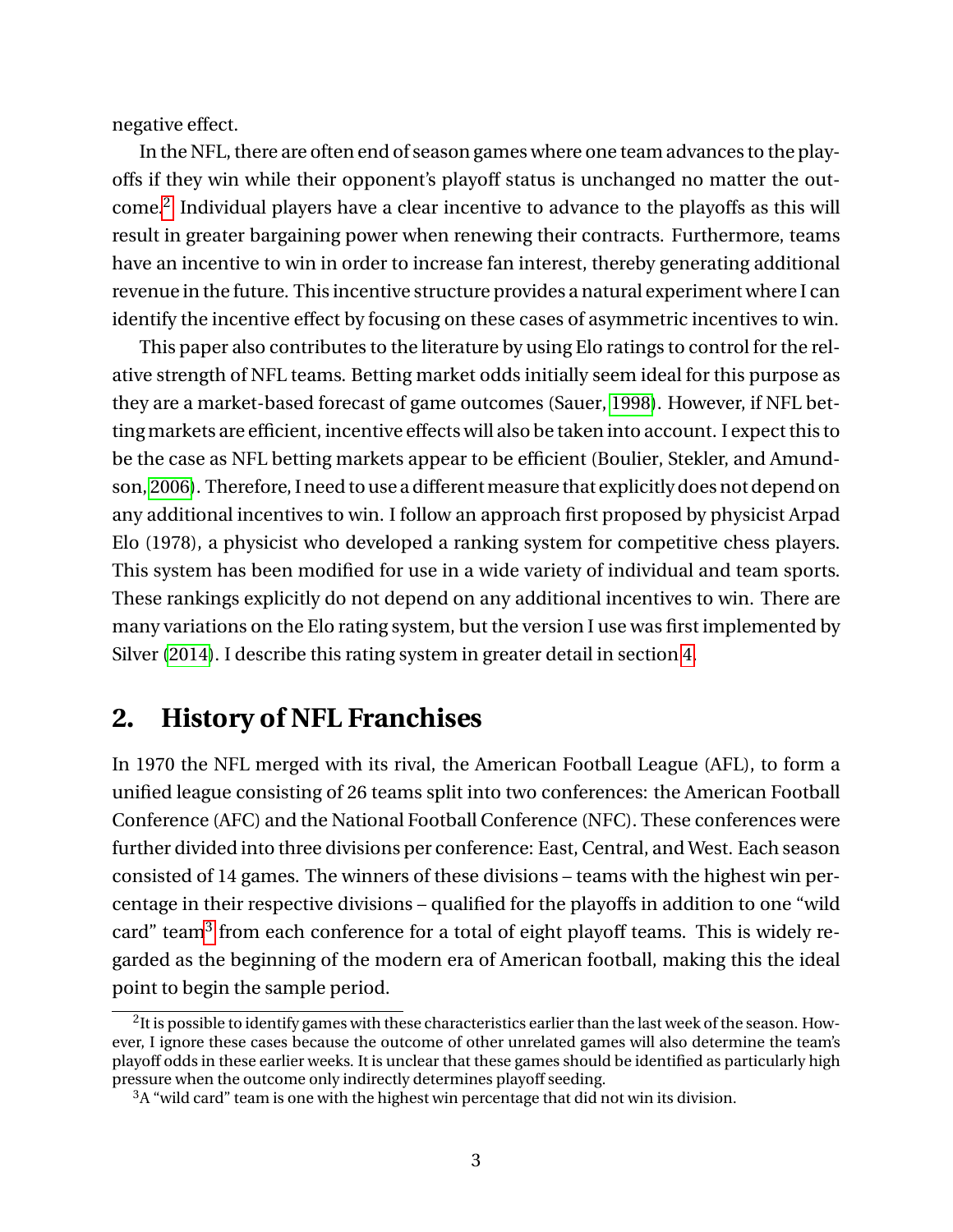The number of teams, length of the regular playing season, and number of playoff qualifying slots have changed several times since the NFL-AFL merger. In 1976, the NFL added two additional teams, the Tampa Bay Buccaneers and the Seattle Seahawks. In 1978, the NFL added a second wild card for each conference which brought the total number of playoff teams to ten. The regular season was also extended to 16 games. This was followed by an era of expansion and relocation. The Oakland Raiders moved to Los Angeles in 1982, followed by the relocation of the Baltimore Colts to Indianapolis in 1984. In addition, the St. Louis Cardinalsmoved to Arizona in 1988. In 1990, The NFL expanded the playoffs to twelve teams by adding a third wild card slot for each conference. This was followed by the addition of two more teams – the Carolina Panthers and the Jacksonville Jaguars – in 1995. The Cleveland Browns relocated and became the Baltimore Ravens in the following year. The new Cleveland Browns were added to the league in 1999. The 32nd and final additional team was the Houston Texans, added in 2002. The NFL realigned its conferences into four divisions with eight teams each: North, South, East, and West. The NFL kept the playoffs limited to 12 teams by eliminating the third wild card slot in each conference.

There are two seasons in the sample which were shortened due to labor strikes. In 1982, the season was shortened to 9 games. This resulted in a unique 16-team playoff tournament in which division standings were ignored. Instead, the 8 highest ranked teams in each conference qualified. In 1987, the strike was shorter so the season was only limited to 15 games. However, games 4-6 of the season were played using replacement players who were of much lower quality than the professional roster. I ignore these seasons in my analysis.<sup>[4](#page-0-0)</sup>

Table [1](#page-4-0) summarizes these changes to the structure of the NFL over the sample period. All teams are tracked through their various relocations and are treated as the same franchise in the data. For example, the Cleveland Browns prior to 1996 and the Baltimore Ravens thereafter are treated as a single "franchise". This is reasonable because teams retain most players and personnel during relocation.

<sup>&</sup>lt;sup>4</sup> Including these seasons does not substantively change my results.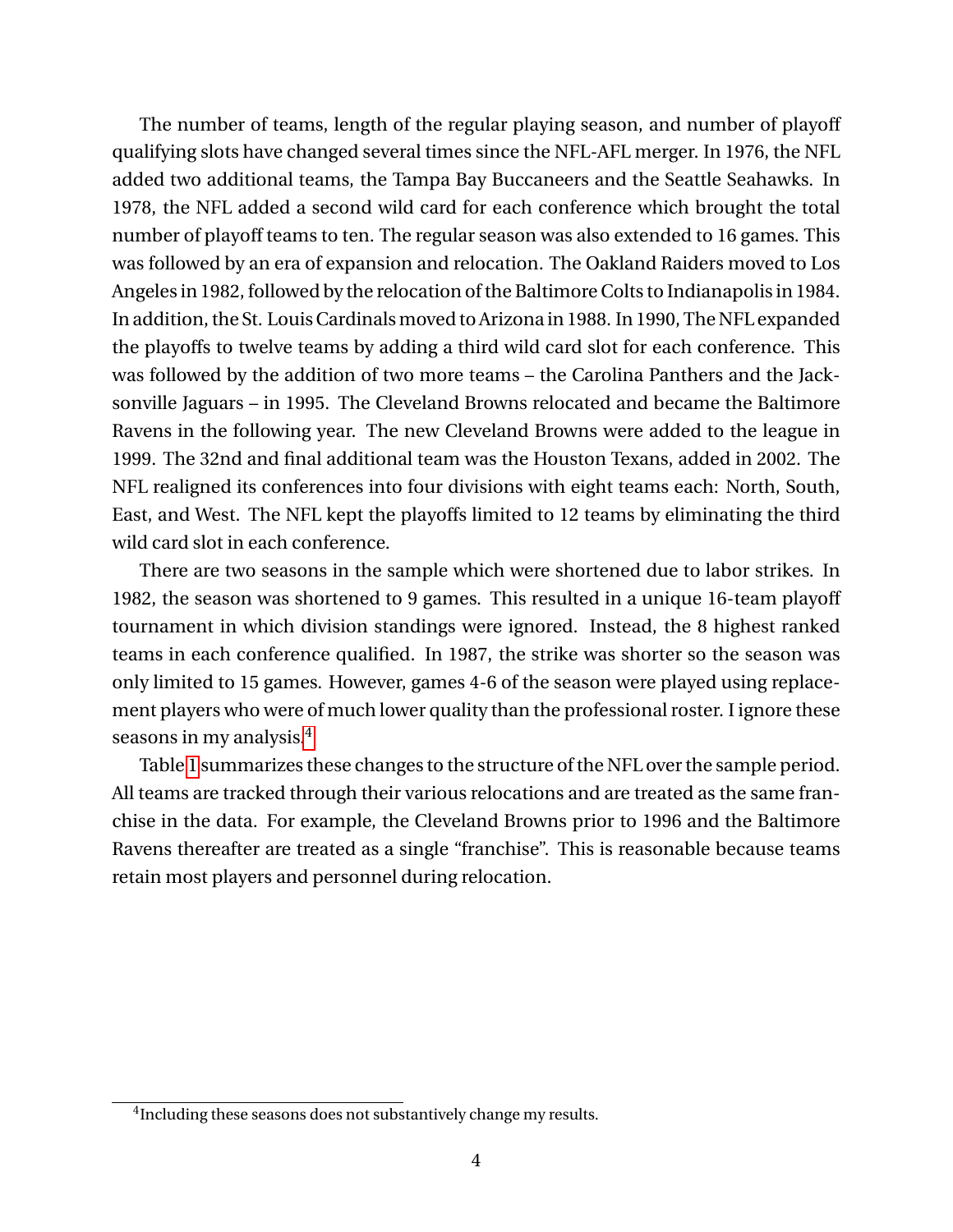#### <span id="page-4-0"></span>Table 1: NFL Timeline

| 1970 | NFL-AFL Merger                  |
|------|---------------------------------|
| 1976 | <b>Tampa Bay Buccaneers</b>     |
|      | and Seattle Seahawks            |
|      | added                           |
| 1978 | Second wild card added to       |
|      | each conference; regular        |
|      | season extended to 16           |
|      | games                           |
| 1982 | Labor strike shortens           |
|      | season to 9 games;              |
|      | Oakland Raiders relocate        |
|      | to Los Angeles                  |
| 1984 | <b>Baltimore Colts relocate</b> |
|      | to Indianapolis                 |
| 1987 | Second labor strike             |
|      | shortens season to 15           |
|      | games; 3 games played           |
|      | using replacement players       |
| 1988 | <b>St. Louis Cardinals</b>      |
|      | relocate to Arizona             |
| 1990 | Third wild card added to        |
|      | each conference                 |
| 1995 | Carolina Panthers and           |
|      | Jacksonville Jaguars            |
|      | added; Los Angeles              |
|      | Raiders move back to            |
|      | Oakland; Los Angeles            |
|      | Rams move to St. Louis          |
| 1996 | <b>Cleveland Browns</b>         |
|      | relocate, become                |
|      | <b>Baltimore Ravens</b>         |
| 1997 | <b>Houston Oilers move to</b>   |
|      | Tennessee                       |
| 1999 | <b>New Cleveland Browns</b>     |
|      | added; Oilers renamed to        |
|      | Titans                          |
| 2002 | Houston Texans added;           |
|      | third wild card eliminated;     |
|      | conferences realigned           |
|      | into four divisions             |
| 2016 | St. Louis Rams return to        |
|      | Los Angeles                     |
| 2017 | San Diego Chargers move         |
|      | to Los Angeles                  |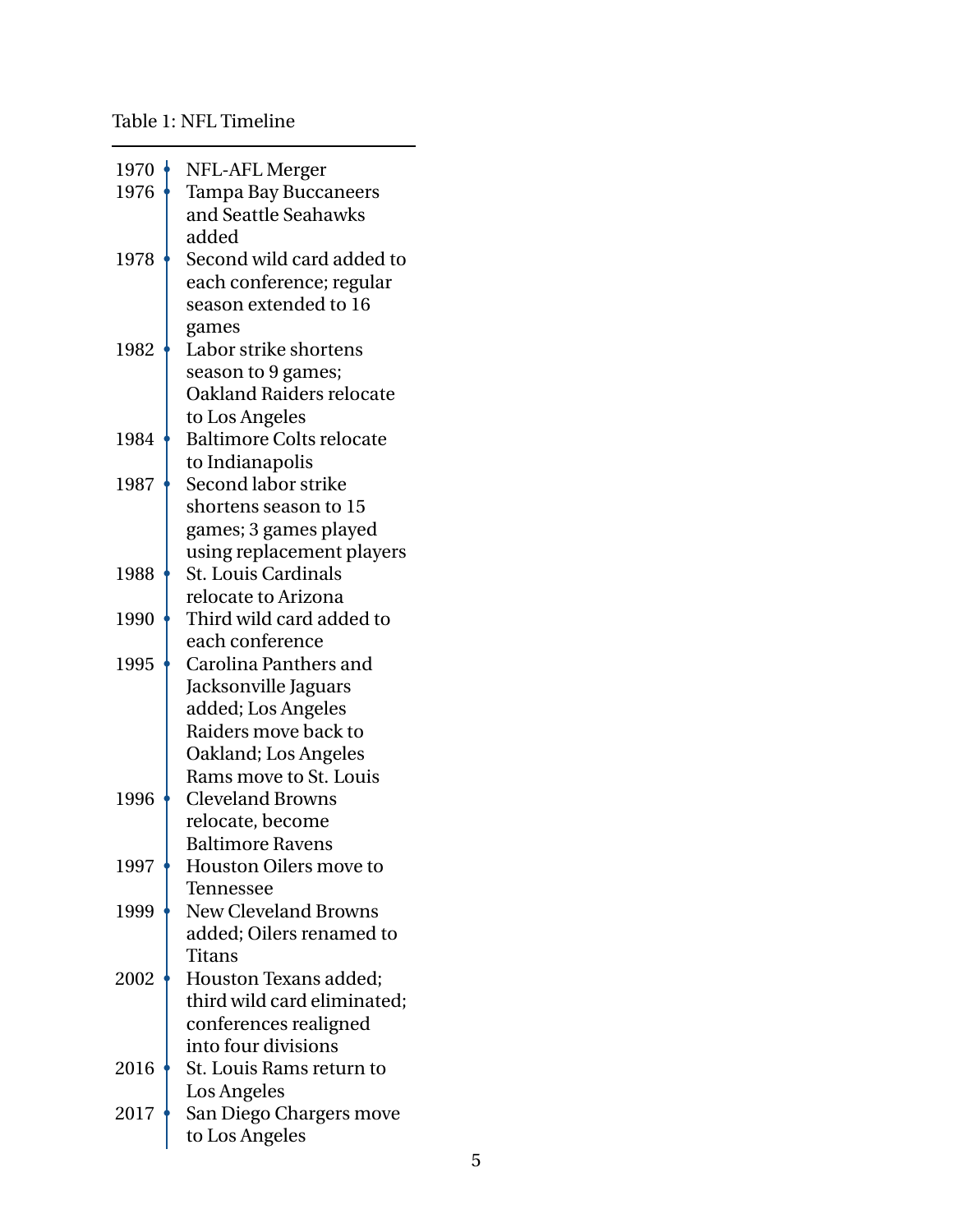## <span id="page-5-1"></span>**3. Data**

I use NFL football box score data collected from Pro-Football-Reference.[5](#page-0-0) Data from the 1960-1969 seasons is used to generate the initial Elo scores for each team. I then use data from the 1970-2017 NFL regular seasons for the empirical analysis. Observations are at the game level. That is, one observation is one game coded as the home team versus the away team. Table [2](#page-5-0) reports the summary statistics for the data set.

<span id="page-5-0"></span>

| Statistic       | N      | Mean      | St. Dev. | Min              | Pctl(25) | Pctl(75) | Max    |
|-----------------|--------|-----------|----------|------------------|----------|----------|--------|
| Points          | 10,644 | 22.159    | 10.442   | $\boldsymbol{0}$ | 14       | 29       | 62     |
| Opp.Points      | 10,644 | 19.438    | 10.097   | $\boldsymbol{0}$ | 13       | 27       | 62     |
| YardsGained     | 10,644 | 328.834   | 84.683   | $-7$             | 271.8    | 385      | 653    |
| Opp.YardsGained | 10,644 | 313.772   | 85.844   | 26               | 255      | 372      | 676    |
| Year            | 10,644 | 1,995.297 | 13.735   | 1,970            | 1,984    | 2,007    | 2,017  |
| Points.Diff     | 10,644 | 11.361    | 9.811    | $-38$            | 4        | 17       | 59     |
| Points.Sum      | 10,644 | 41.597    | 14.285   | 3                | 31       | 51       | 106    |
| YardsGained.Sum | 10,644 | 642.607   | 120.572  | 234              | 559      | 720      | 1,125  |
| Elo             | 10,644 | 1,497.895 | 86.735   | 1,240            | 1,436.2  | 1,558.0  | 1,787  |
| Elo.Opp         | 10,644 | 1,501.667 | 86.586   | 1,233            | 1,440.3  | 1,563.5  | 1,790  |
| in.             | 10,644 | 0.017     | 0.131    | $\theta$         | 0        | 0        |        |
| out             | 10,644 | 0.031     | 0.174    | $\theta$         | $\Omega$ | $\theta$ |        |
| Elo Diff.       | 10,644 | $-3.700$  | 123.186  | $-404$           | $-86.0$  | 77.7     | 452    |
| homeline        | 8,904  | $-2.479$  | 5.867    | $-27.000$        | $-6.500$ | 2.500    | 19.000 |

| <b>Table 2: Summary Statistics</b> |  |
|------------------------------------|--|
|------------------------------------|--|

As I show in Section [4,](#page-7-0) Elo ratings are constructed using only box score data. No other information – such as injuries, individual player statistics, and so on – are used to generate the Elo ratings. Therefore, box score data is sufficient to create Elo ratings for the entire sample.

Data on NFL point spread betting odds are compiled from several sources. From 1978-2002, the data were compiled by hand from newspaper sources. I am grateful to Rich Zuber and John Gandar for collecting this data and to Brad Humphreys for provid-ing it to me. Data from 2003-2017 were purchased from Sports Insights.<sup>[6](#page-0-0)</sup> Betting data for 1970-1977 is unavailable. These years account for 1,484 regular season games, 106 of which occur in the final week of the season. This leaves 571 final week observations. In all cases, the point spread collected is the closing spread – that is, the last reported

<sup>5</sup><http://www.pro-football-reference.com/>

<sup>&</sup>lt;sup>6</sup>This data used to be available for purchase from SportsInsights.com, but as of January 2018 Sports Insights no longer sells access to their database of historical data.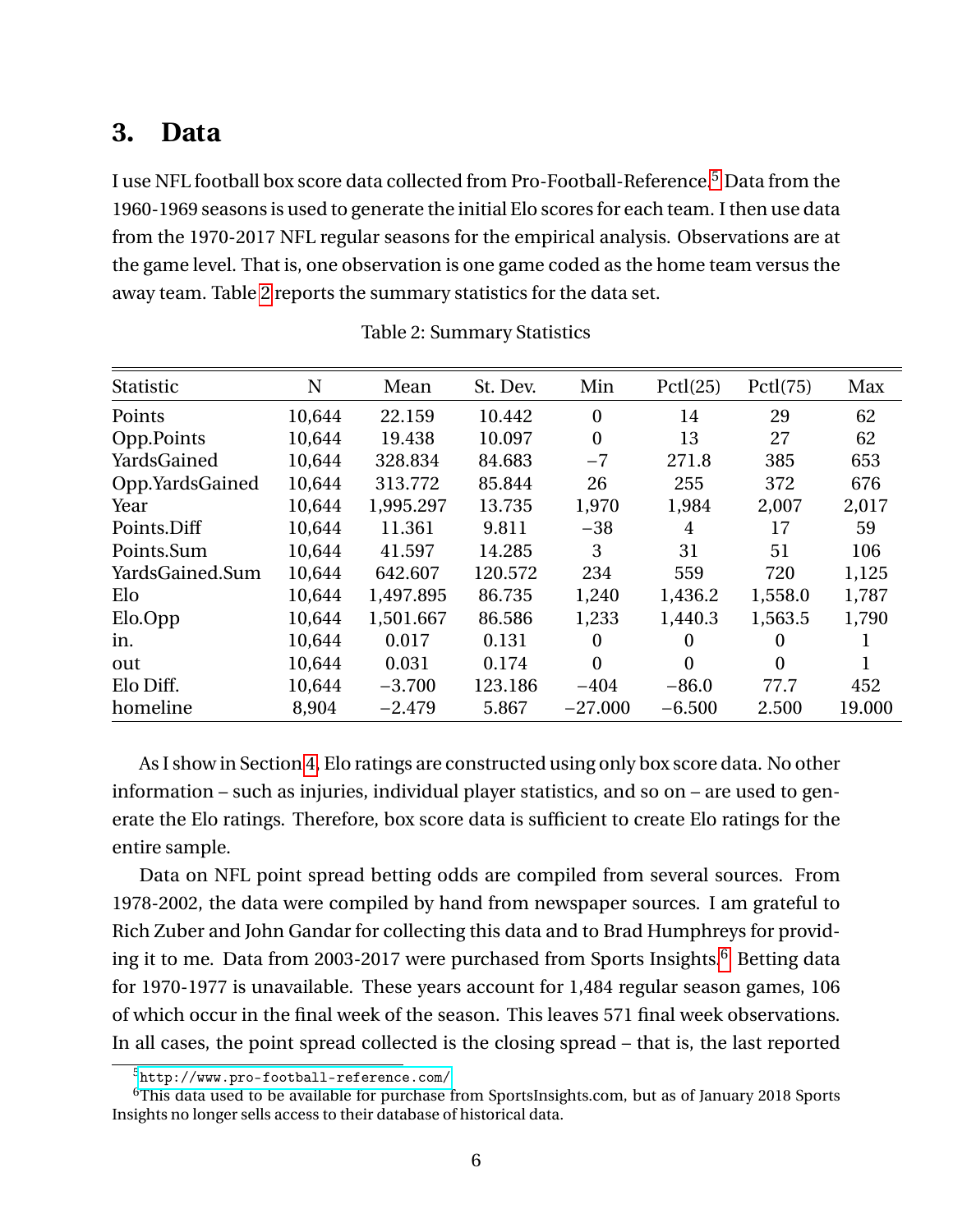spread before the game begins. Point spreads are recorded as positive numbers if the home team is favored to win, and negative if the visiting team is favored. To determine which end-of-season games exhibit asymmetric incentives, I compiled each team's playoff standings entering the final week from the sports sections of a variety of newspapers.[7](#page-0-0) Figure [1](#page-6-0) shows an example of the type of newspaper articles which are used to determine each team's playoff possibilities.

#### <span id="page-6-0"></span>**Playoff Picture in N.F.L.**

*New York Times (1923-Current file);* Dec 6, 1976; ProQuest Historical Newspapers: The New York Times pg. 50

# Playoff Picture in N.F.L.

NATIONAL CONFERENCE--Dallas, Minnesota and Los Angeles are in. Washington and St. Louis remain in contention for the wild-card spot. If they finish with identical records, Washington is in because of two victories over St. Louis. So if Washington wins at Dallas next Sunday, Washington is in,

of the washington wins at Danas next Sunday, Washington 18 in,<br>no matter what St. Louis does against the Giants.<br>AMERICAN CONFERENCE—Baltimore, New England and Oakland are in.<br>No matter how the Baltimore-New England race e the team that finishes second will be the wild-card team.

The remaining spot will go to the Central Division winner-Cincinnati, Pittsburgh or Cleveland. In a three-way tie, it would be Pittsburgh; in a twoway tie involving Pittsburgh, it would be Pittsburgh; in a tie between Cincinnati and Cieveland, it would be Cincinnati because of its two victories over Cleveland.

If Cincinnati loses at Oakland tonight, there will be a three-way tie going into the final weekend. But even if Cincinnati wins or plays a tie game, all three teams will still be in contention going into their final games—Pittsburgh at Houston, Cleveland at Kansas City, Cincinnati at the New York Jets.

Reproduced with permission of the copyright owner. Further reproduction prohibited without permission.

#### Figure 1: Example Source for Playoff Scenarios

I will focus my analysis on games played in the final week of each season because playoff standings in weeks prior are difficult to pin down. The NFL has complex rules for breaking ties in playoff standing between teams and these rules have changed many times over the years. Furthermore, the structure of the NFL's playoff system often results in complex cases where the conditions for a team to enter the playoffs depend on the outcome of many other future games. As one journalist remarked, "...the National Football League playoff formula – a puzzle that, if it has not befuddled brains since the dawn of Time, certainly has done so since the dawn of Sports Illustrated. [...] the NFL play-

<sup>&</sup>lt;sup>7</sup>These sources are listed individually in the reference list.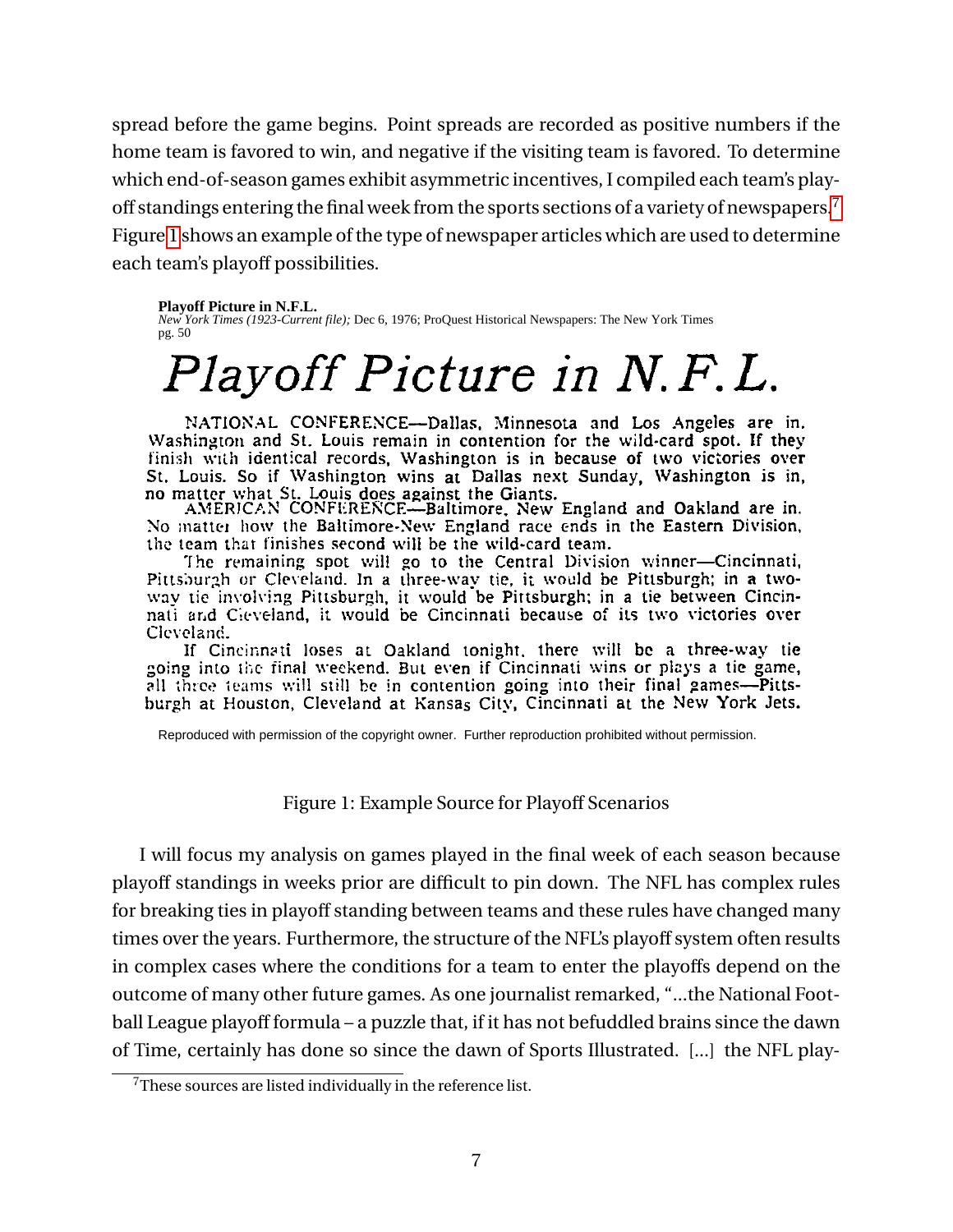off system is impossible to understand."[8](#page-0-0) Although going back to earlier weeks in the regular season would yield more data, the dependency of teams' playoff chances on the outcome of other teams' games would make it highly unlikely to observe any incentive effects.

The full sample contains 11,403 total observations. After removing the 1982 and 1987 strike seasons and all post-season games, there are 10,644 observations remaining. Of these, 677 observations are games that take place during the final week of the season. Teams can have four possible playoff standings as they are entering the final week:

- 1. Will advance to the playoffs with a win. These teams are commonly referred to as being "on the bubble".
- 2. Already qualified ("in").
- 3. Cannot qualify regardless of outcome ("out").
- 4. Need to win and one or more other teams to lose to advance to the playoffs ("in the hunt" $)^{9}$  $)^{9}$  $)^{9}$ .

<span id="page-7-1"></span>Table [3](#page-7-1) shows the number of observations for all possible permutations of standings between the home and away teams for each game. Notice that several of these combinations have few observations.

|      |               |               | Away |     |      |       |
|------|---------------|---------------|------|-----|------|-------|
|      |               | <b>Bubble</b> | In   | Out | Hunt | Total |
|      | <b>Bubble</b> | 22            | 17   | 30  | 9    | 78    |
| Home | In            | 12            | 42   | 112 | 19   | 185   |
|      | Out           | 33            | 87   | 174 | 40   | 334   |
|      | Hunt          | 8             | 20   | 46  | 6    | 80    |
|      | <b>Total</b>  | 75            | 166  | 362 | 74   | 677   |

Table 3: Summary of Last Week Standings

<span id="page-7-0"></span><sup>8</sup>Allen Abel, "Finding a Formula to the NFL Puzzle", The Globe and Mail (Dec. 12, 1978)

<sup>9</sup>There are often cases where a team needs a confluence of one or more events to occur in addition to a win. These scenarios can become quite complex. For example, the 1989 Pittsburgh Steelers needed to win and have four other teams win their games in order to advance. In fact, all four of those other teams won and Pittsburgh entered the playoffs.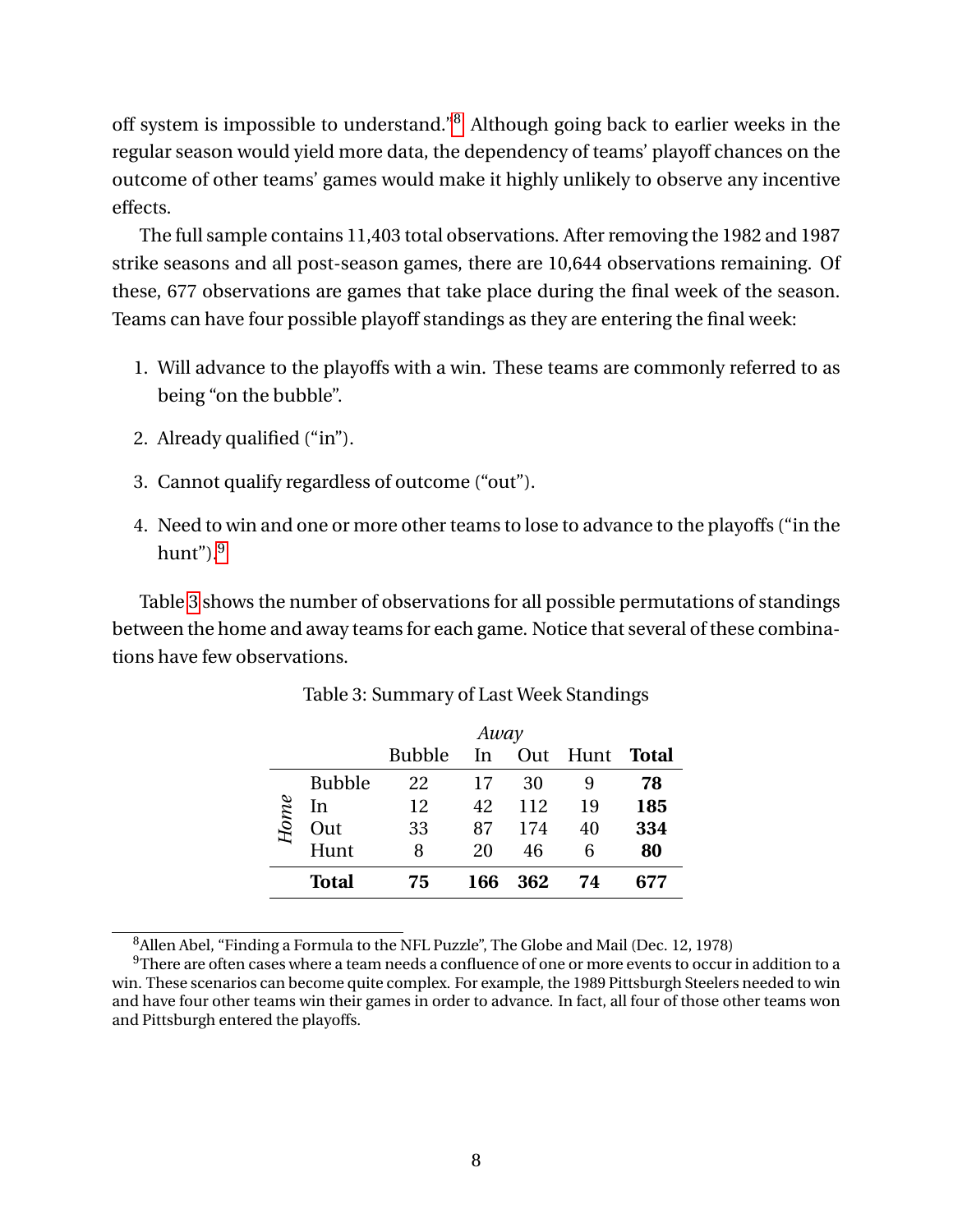## **4. The Elo Rating System**

The Elo rating system was created by Arpad Elo to rank competitive chess players (Elo [\(1978\)](#page-0-0)). It has since been adapted for other competitive sports such as tennis, basketball, soccer, and many more. Each competitor (or team) is assigned an Elo rating based on the results of past games. This rating is meant to be a measure of a competitor's current strength. Hvattum and Arntzen [\(2010\)](#page-0-0) provide a generic version of the Elo rating system for team sports which I will summarize below.

Each game consists of two teams playing against each other, the home team and the away team. Suppose  $Elo_0^H$  is the initial Elo rating for the home team and  $Elo_0^A$  is the rating for the away team. Then define the home team's expected probability of winning<sup>[10](#page-0-0)</sup> as:

$$
x^H = \frac{1}{1 + c^{(Elo_0^A - Elo_0^H)/d}}
$$
(1)

for the away team:

$$
x^{A} = 1 - x^{H} = \frac{1}{1 + c^{(Elo_{0}^{H} - Elo_{0}^{A})/d}}
$$
(2)

The actual result of the game for the home team is simply:

$$
r^{H} = \begin{cases} 1 & \text{if the home team won} \\ 0.5 & \text{if the game results in a tie} \\ 0 & \text{if the home team lost} \end{cases}
$$
 (3)

After the game, the Elo ratings for each team are updated as follows:

<span id="page-8-0"></span>
$$
Elo_1^H = Elo_0^H + k(r^H - x^H)
$$
\n<sup>(4)</sup>

Note that any points gained by one team are necessarily lost by the opposing team. This means all changes in the distribution of Elo ratings are mean-preserving. The parameters *c* and *d* determine the scale for the ratings and the parameter *k* determines the impact of new game results on the Elo rating. A low value of *k* means each individual game is worth relatively little so the rating will adjust to new information slowly. Conversely, a high value of *k* means the rating to be determined mostly by the latest games, causing the Elo rating to fluctuate more rapidly between games.

The initial Elo ratings are also important. Incorrect initial ratings will yield incorrect

<sup>10</sup>The expected probability of winning is derived from a logistic distribution of base *c*. I follow the literature and use a logistic distribution. However, it is possible that other distributions could provide a better fit.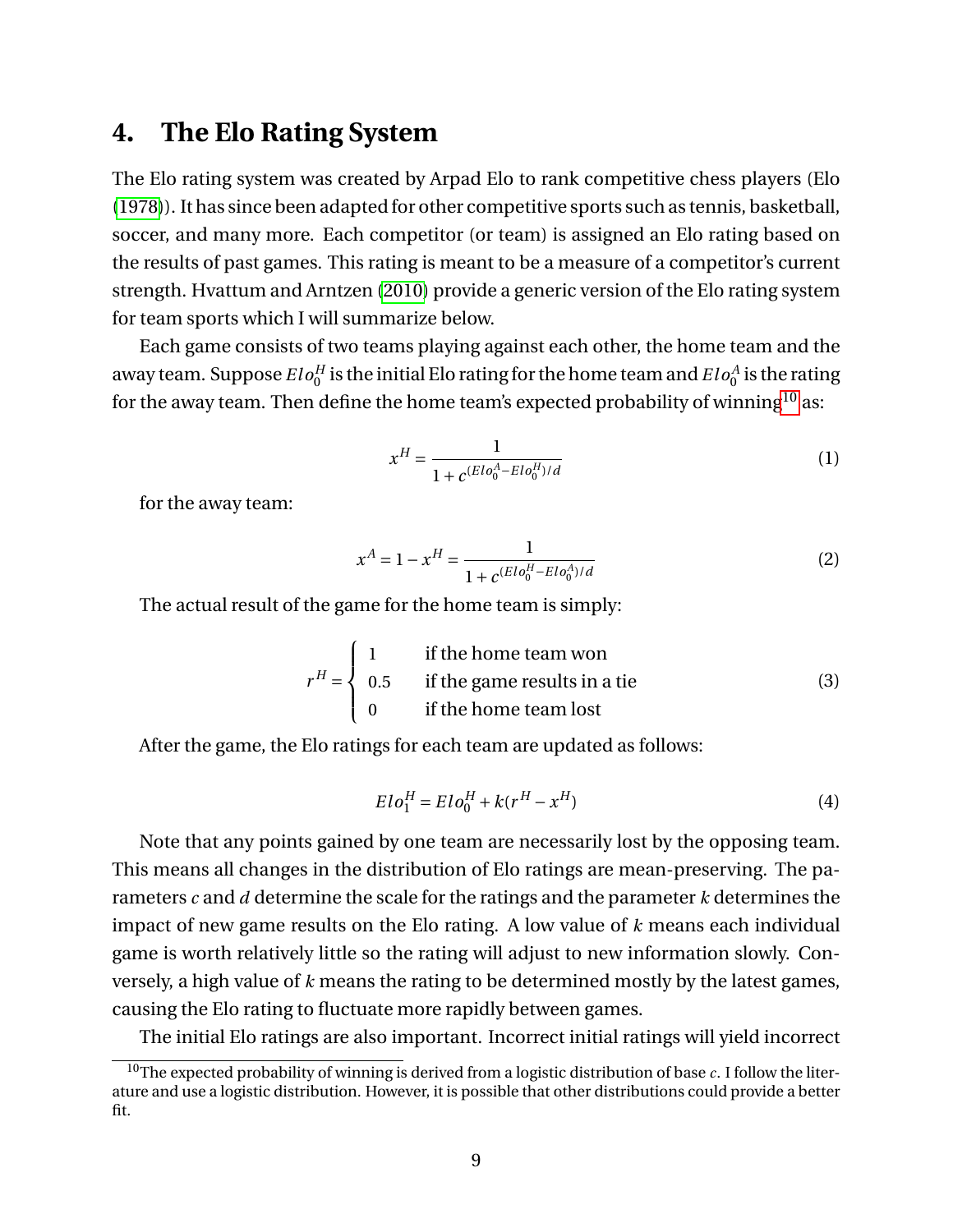predictions. Therefore, it is important to calibrate the initial ratings by using out of sample data. I initialize each team with the mean Elo rating in 1960, then use data on AFL and NFL teams during the 1960-1969 pre-merger seasons to generate initial ratings for the start of the sample period in 1970.

This basic formulation of Elo ratings does not account for margin of victory. This can be included by replacing the *k* parameter with another expression:

<span id="page-9-0"></span>
$$
k = k_0 \left(1 + |PD|\right)^{\lambda} \tag{5}
$$

where  $k_0 > 0$ ,  $\lambda > 0$ , and |*PD*| is the absolute value of the point difference.

Hvattum and Arntzen [\(2010\)](#page-0-0) apply this system to professional soccer data and compare the predictive power of Elo ratings to several other alternative benchmarks. The scaling parameters are set as  $c = 10$  and  $d = 400$ .<sup>[11](#page-0-0)</sup> The adjustment parameters are then calibrated to  $k_0 = 10$  and  $\lambda = 1$ . They conclude that Elo ratings are less predictive than betting odds, but better than the other methods tested. They speculate that betting odds are more predictive because they take into account other relevant information – such as player injuries – that Elo ratings lack. However, their analysis is focused on professional soccer so it is unclear if their results will generalize to the NFL.

### **4.1. FiveThirtyEight Elo Ratings**

Silver [\(2014\)](#page-0-0) adapts the Elo rating system to the NFL. He proposes the following modified margin of victory term which discards the *λ* parameter in favor of a multiplier that is a function of the difference in Elo ratings:

<span id="page-9-1"></span>
$$
k = k_0 \ln(1 + |PD|) \frac{s}{s + (E\log - E\log) * .001}
$$
 (6)

where *s* is a parameter and  $E\ell_{ow}$  and  $E\ell_{O_L}$  are the Elo ratings for the winning and losing team, respectively. This new term replaces the *k* parameter in equation [\(4\)](#page-8-0). This method discounts the margin of victory for strong teams and inflates it for weak teams. Silver argues that this is desirable because strong teams are more likely to win and often do so by a large margin. However, he does not elaborate on how he chose this particular expression. Silver uses the same scaling parameters ( $c = 10$  and  $d = 400$ ) as Hvattum and Arntzen [\(2010\)](#page-0-0) and chooses parameter values  $k_0 = 20$  and  $s = 2.2$ . He does not elaborate on how he selected these values.

 $11$ The scaling parameters are inconsequential. Only the difference in Elo ratings matters for predictive purposes.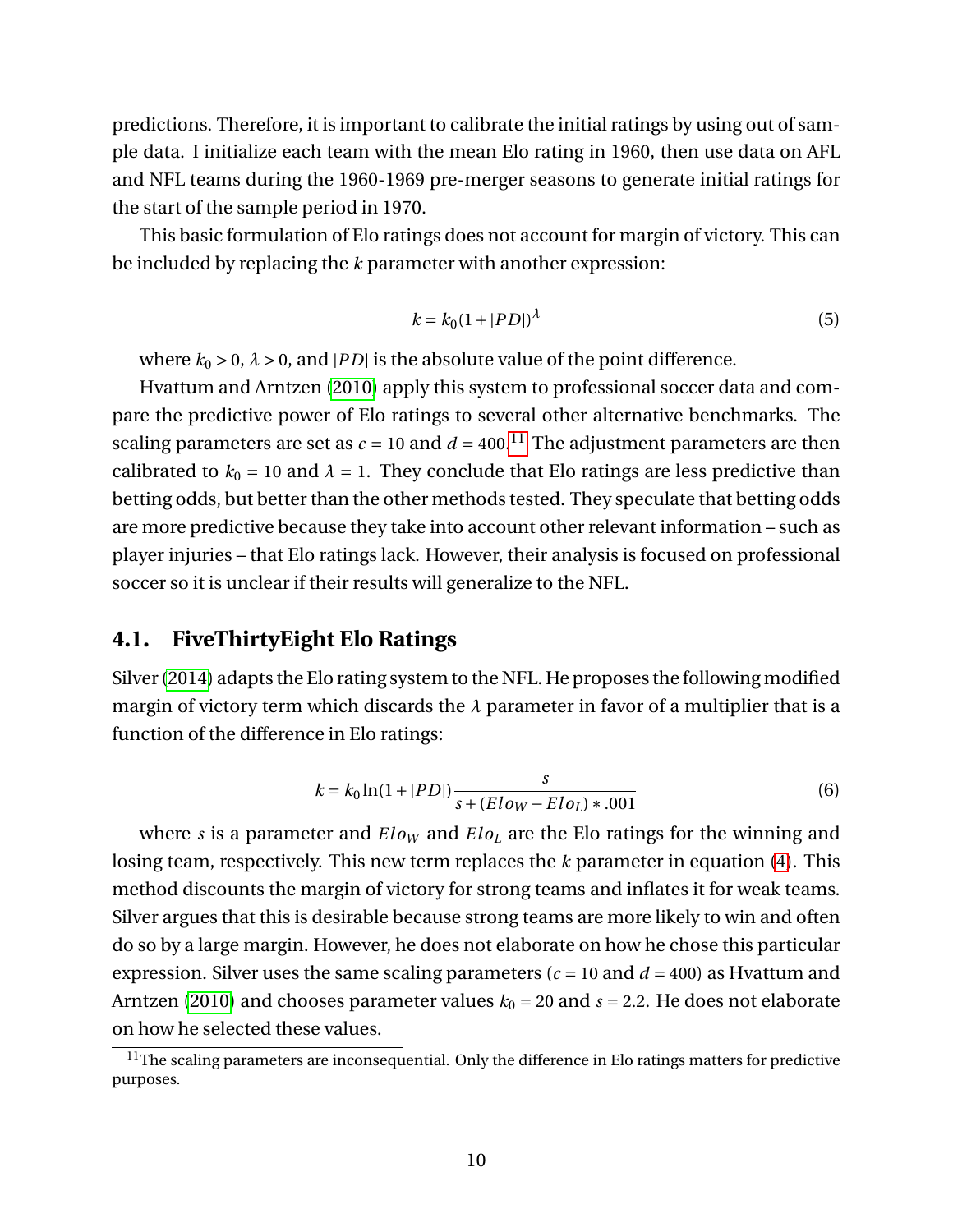NFL football teams undergo considerable personnel changes from season to season. Last season's championship team may be missing several of their star players at the start of the next season. Therefore, it is reasonable to discount the previous season's Elo ratings when moving onto the next season. Silver adjusts for this by reverting all team scores to the mean by one third. I will adopt this method for dealing with seasonal changes go-ing forward.<sup>[12](#page-0-0)</sup> I also need to account for expansion teams entering the league and the relocation of existing teams. I give new teams the mean Elo rating (1500) while relocated teams retain their existing rating. Although new teams may not truly be of average quality upon entering the league, I will use some simulations in section [5](#page-11-0) to argue that they will converge to their "true" rating after several games.

### **4.2. Optimal Elo Ratings**

It is unclear which version of the Elo rating system is a better predictor of the outcome of a game. We have two competing methods for capturing the margin of victory: equations [5](#page-9-0) and [6.](#page-9-1) Furthermore, the parameters  $k_0$ ,  $\lambda$ , and *s* need to be calibrated to maximize the predictive power of either system. The parameters *c* and *d* simply set the scale for the rating system so I use the same values ( $c = 10$  and  $d = 400$ ) as Hvattum and Arntzen [\(2010\)](#page-0-0) and Silver [\(2014\)](#page-0-0) for ease of comparison.

I use themean squared error becauseitis perhaps themost commonly used statistical loss function for evaluating the accuracy of probabilistic predictions. However, different loss functions may yield different optimal parameters. For example, choosing parameters to minimize the mean absolute error yields different optimal parameter values. I use the mean squared error because it is most common, but comparing results across different loss functions may be of interest for future research.

The MSE is given by the following function

$$
MSE = \frac{1}{n} \sum_{i=1}^{n} (r^H - x^H)^2
$$
 (7)

where *n* is the number of observations in the sample. To calibrate the rating system, I choose parameter values to minimize the mean squared error (MSE) between the expected probability of winning and the actual result of the game for every team-game observation in the sample period. I computed the Elo ratings over the entire sample for 3000 different combinations of parameters for each of the two competing rating systems. I then computed the MSE over the sample for each combination of parameters and found

<sup>&</sup>lt;sup>12</sup>Whether this is the most optimal way to deal with season to season changes is debatable. I leave this question for future research.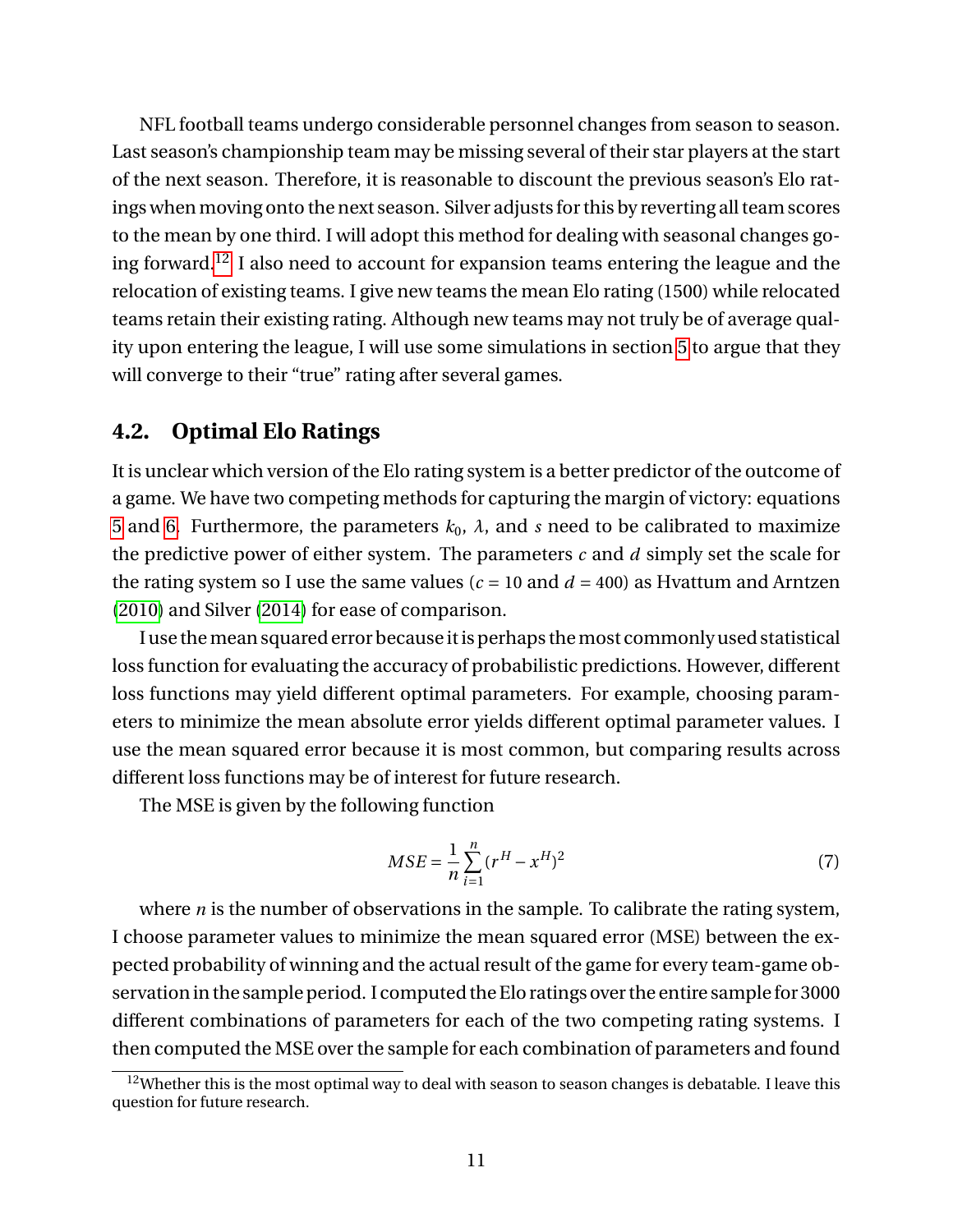<span id="page-11-1"></span>the minimum. The results of my calibrations are reported below in Table [4.](#page-11-1)

|       | Silver      | Silver (calibrated) |         | H-A H-A (calibrated) |
|-------|-------------|---------------------|---------|----------------------|
| $k_0$ | 20          | 17.5                | 10      | 15.1                 |
| -S    | 2.2.        | 17                  |         |                      |
|       |             |                     |         | 1.1                  |
|       | MSE 0.22404 | 0.22389             | 0.22548 | 0.22403              |

Table 4: Benchmarks vs. Calibrated Parameters

The calibrated version of the Elo rating system with Silver's margin of victory term has the lowest mean squared error. Therefore, I will proceed using this implementation of Elo ratings for the remainder of the paper.

## <span id="page-11-0"></span>**5. Robustness of Elo Ratings**

In this section, I present some simulations to test the robustness of the Elo rating system. For example, what would happen if a bad team was incorrectly given a high Elo rating? How quickly would their rating adjust to a reasonable value? To answer this question, I simulate a season in which a team starts with a particularly high rating (1700) and loses by 10 points to opponents with Elo ratings drawn randomly between 1300 and 1700. I chose this range because nearly all the ratings in the sample fall within this interval, as shown in Figure [2.](#page-12-0)

I repeat this simulation 100 times and present the results in Figure [3.](#page-13-0) Note that the horizontal line corresponds to the mean Elo rating (1500). Although this team is overrated for the first half of the season, it has an appropriately low value by the end. I do the same procedure for a team with a particularly low rating (1300) continuously winning in Figure [4.](#page-14-0) Once again, the team's Elo rating more accurately reflects the team's true strength by the end of the season. This suggests erroneous Elo ratings converge to their "true" value as the season progresses. Therefore, Elo ratings are a suitable proxy for relative team strength – at least by the end of the season – even if the initial values are calibrated incorrectly. I am primarily interested in the outcome of end-of-season games, where Elo ratings are most accurate. This suggests Elo ratings are an acceptable control for relative team strength.

One might also be concerned that there is some underlying autocorrelation in Elo ratings. In Figure [5,](#page-14-1) I simulate 100 seasons of a team with the mean Elo rating playing against opponents with random Elo ratings. The outcome of each game is also drawn randomly. As expected, the figure is just noise.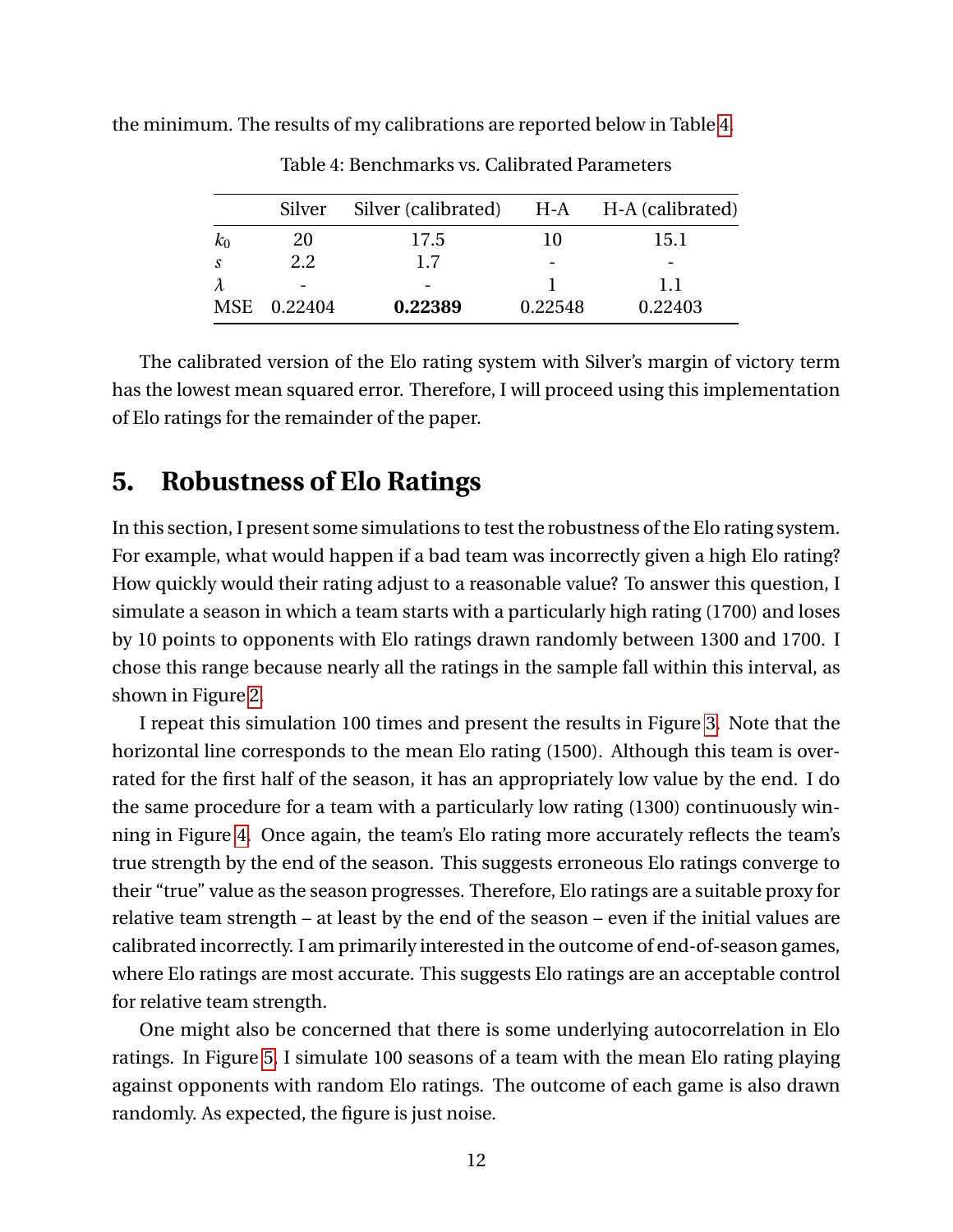<span id="page-12-0"></span>

### **Distribution of Elo Differences**

Figure 2: Distribution of Elo Ratings in the Sample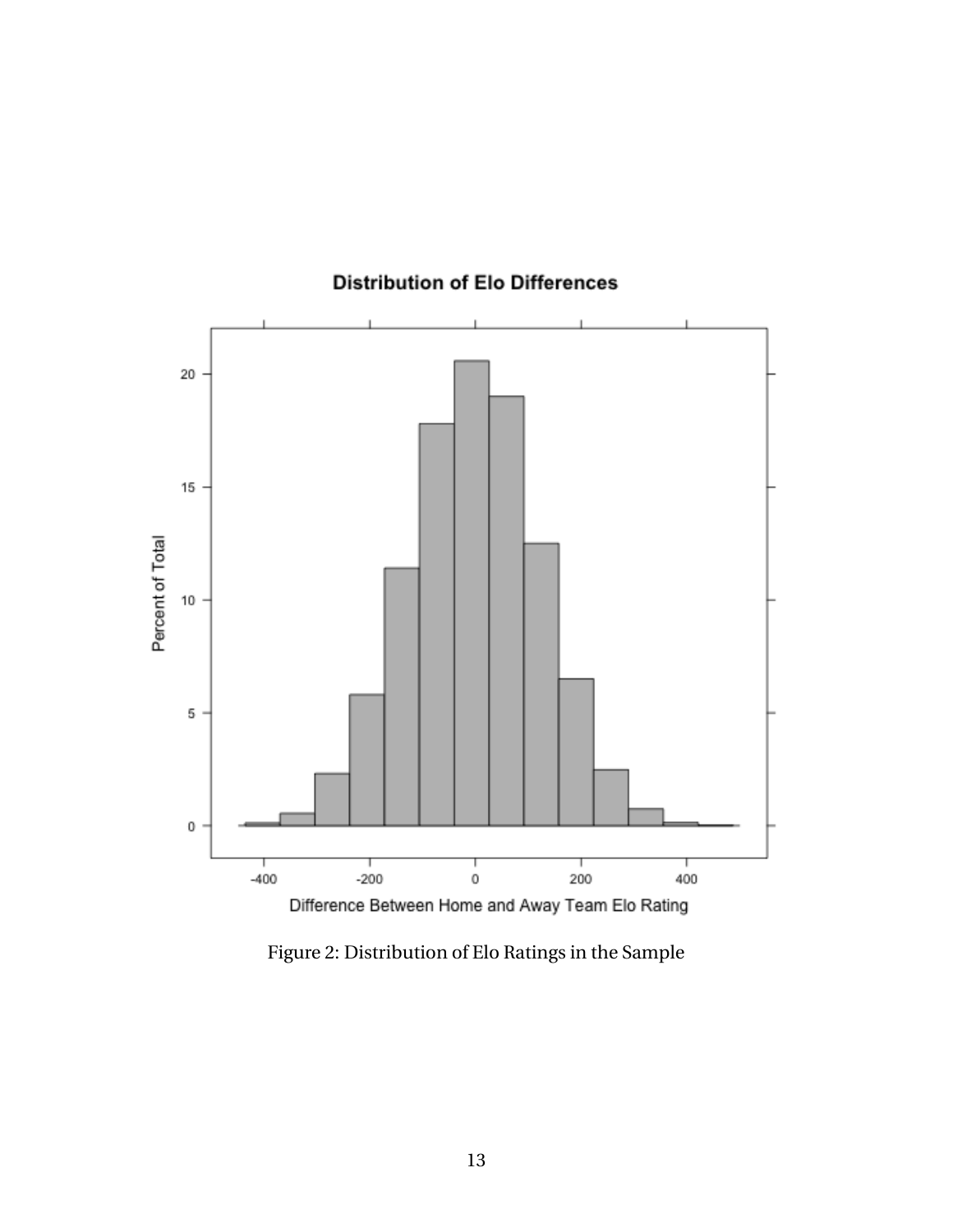<span id="page-13-0"></span>

Figure 3: Simulation of a highly rated team continuously losing to random opponents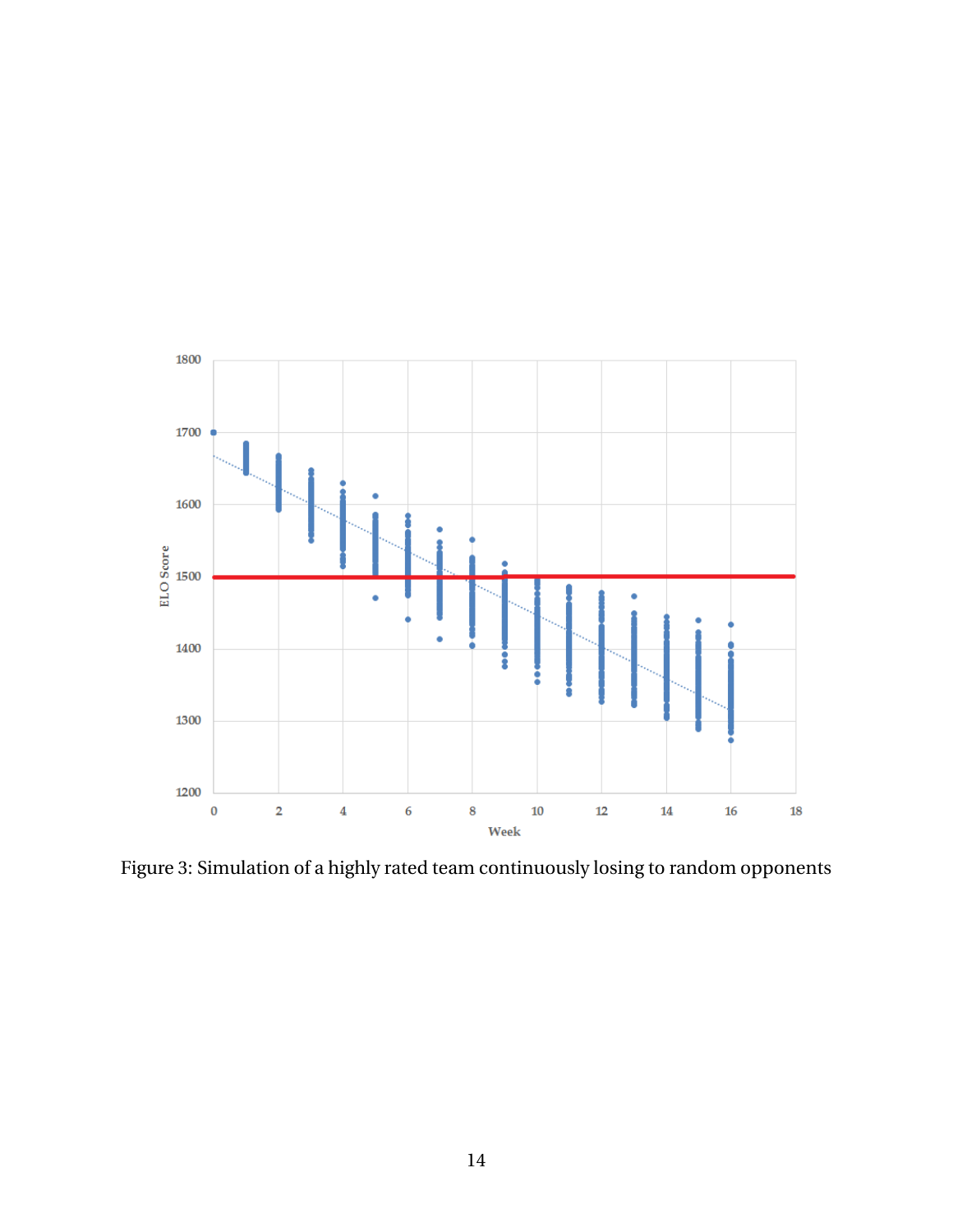<span id="page-14-0"></span>

Figure 4: Simulation of a low rated team continuously winning against random opponents

<span id="page-14-1"></span>

Figure 5: Simulation of an average team randomly winning against random opponents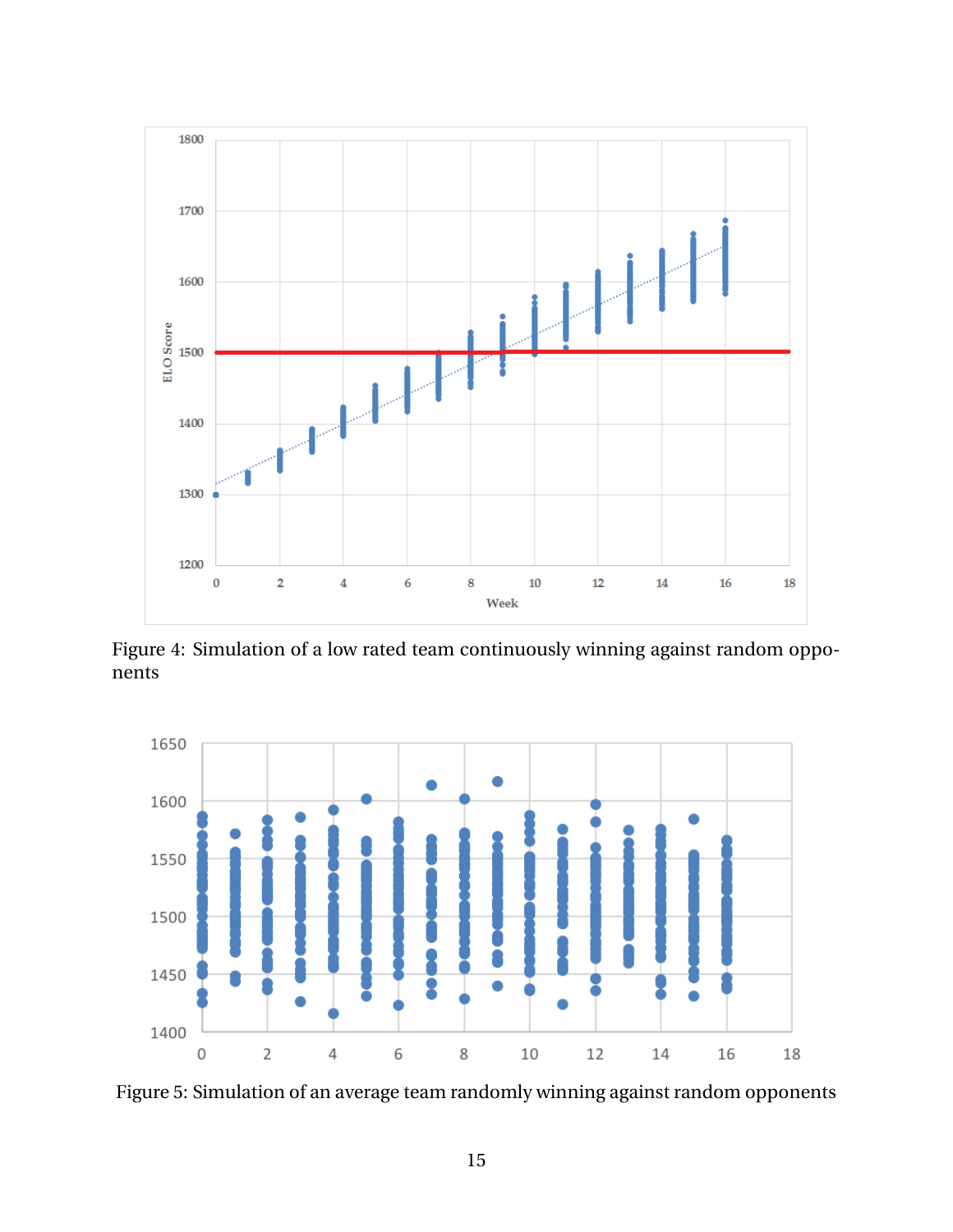I also simulate what would happen if a team was incorrectly rated at the beginning of the 2016 season. Figure [6](#page-15-0) shows how the Elo rating for the Minnesota Vikings would develop over the season with four different starting values: 1700, 1500, 1300, and their actual Elo rating (1560). Although these Elo ratings converge closer to their true values as the season goes on, there remains a persistent gap. This occurs because the Vikings can only gain rating points with a win and can only lose rating points with a loss. Therefore, the Vikings' Elo rating cannot fall even when starting at an artificially high value (1700) until they start losing.

<span id="page-15-0"></span>

Figure 6: Ratings Development for the Minnesota Vikings (2016)

Figure [7](#page-16-0) shows the same simulation for the Jacksonville Jaguars team. Because this team lost many games during the 2016 season, their Elo rating falls quickly even when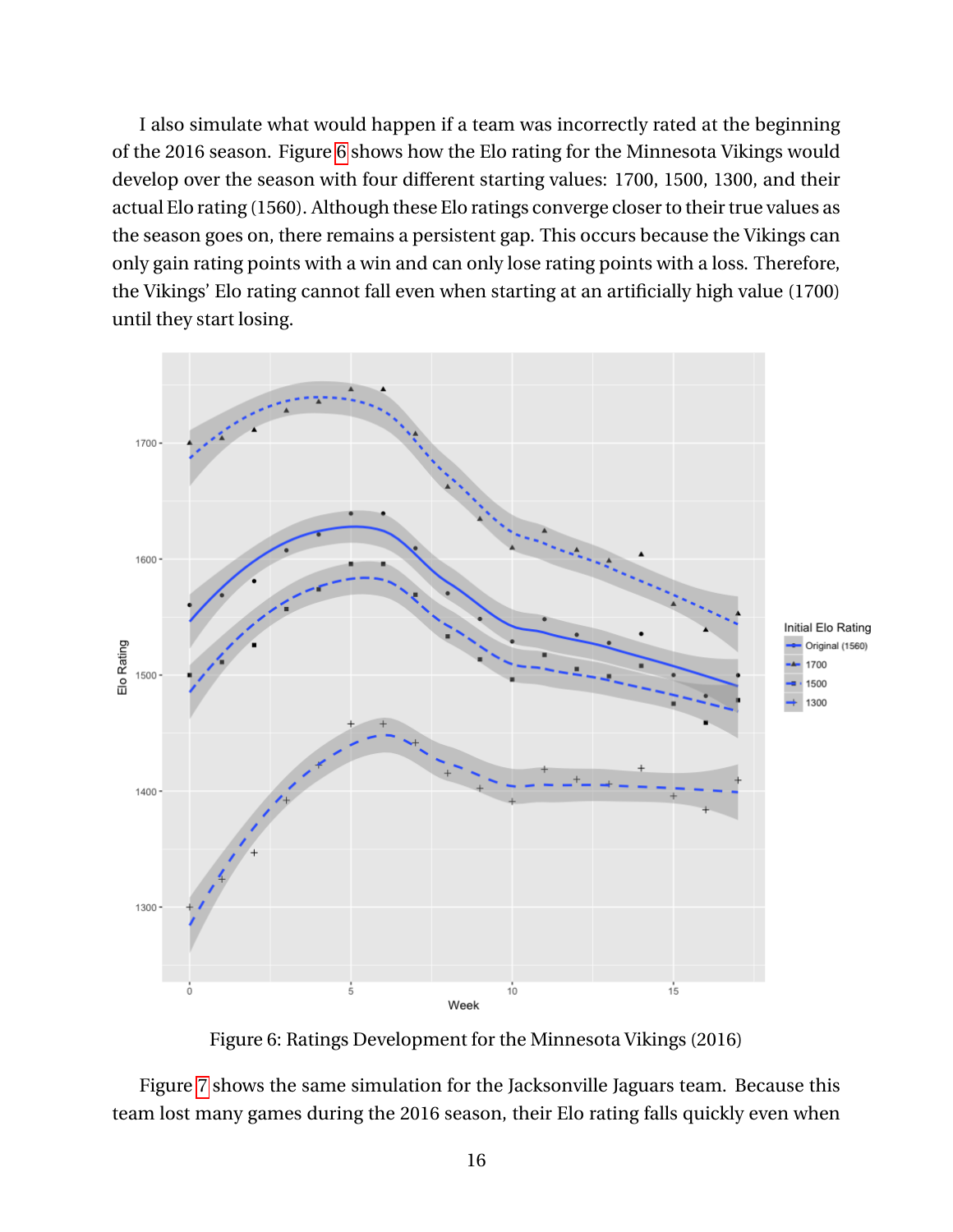they start with an incorrect rating of 1700. Conversely, they do not raise their rating when they start with an incorrectly low rating of 1300 except when they score wins.

<span id="page-16-0"></span>

Figure 7: Ratings Development for the Jacksonville Jaguars (2016)

Figure [8](#page-17-0) again repeats this simulation but with the New England Patriots team. This team won most of their games during this season, so their Elo rating quickly rises when incorrectly started at 1300.

Figure [9](#page-18-0) is a conditional density plot showing the relationship between the game result for the home team and the difference in elo rating between the home team and the visiting team. The dark grey region shows the probability the home team will lose conditional on the difference in Elo ratings. As expected, this probability is very high when the home team is facing a much more highly rated team and approaches zero as the dif-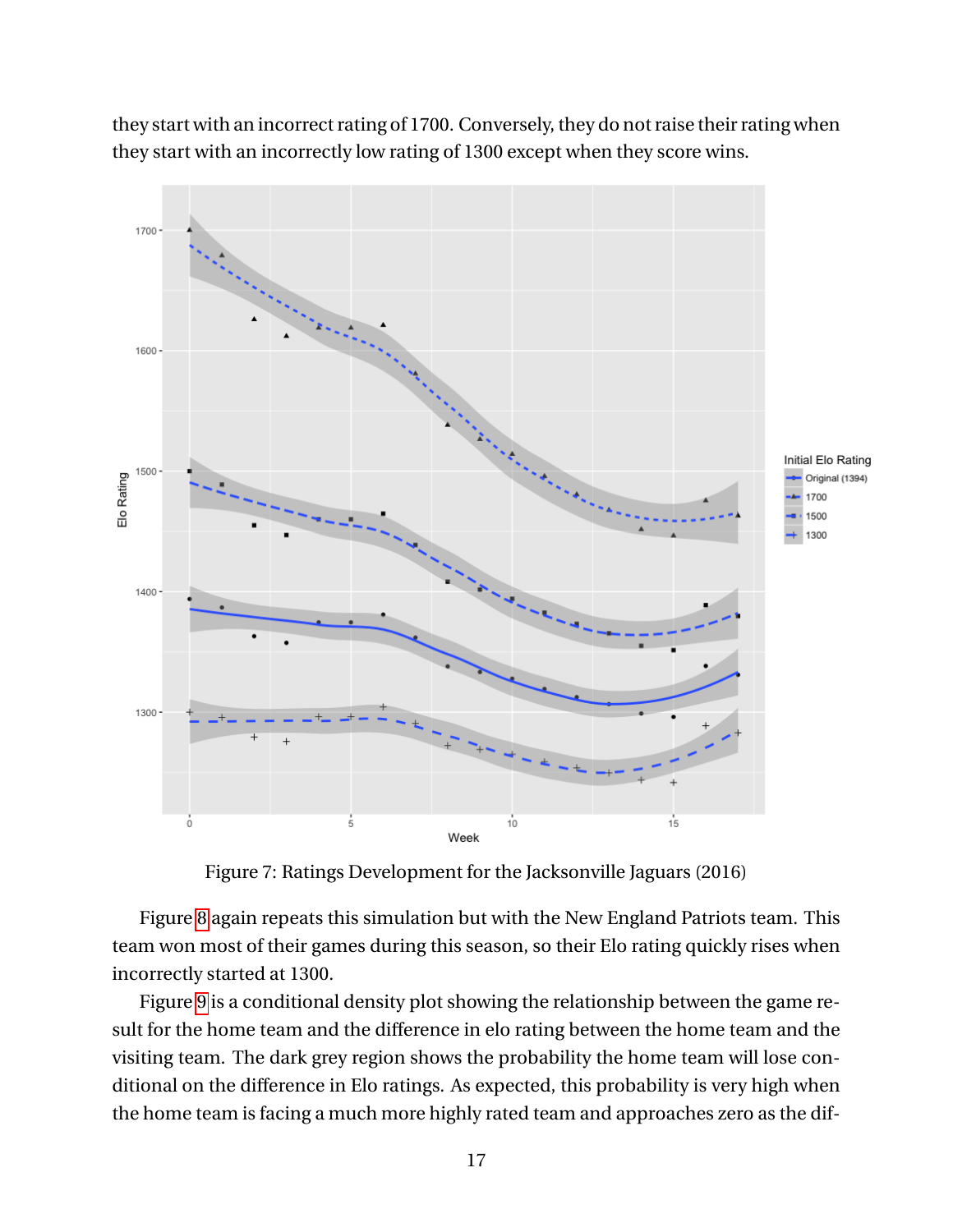<span id="page-17-0"></span>

Figure 8: Ratings Development for the New England Patriots (2016)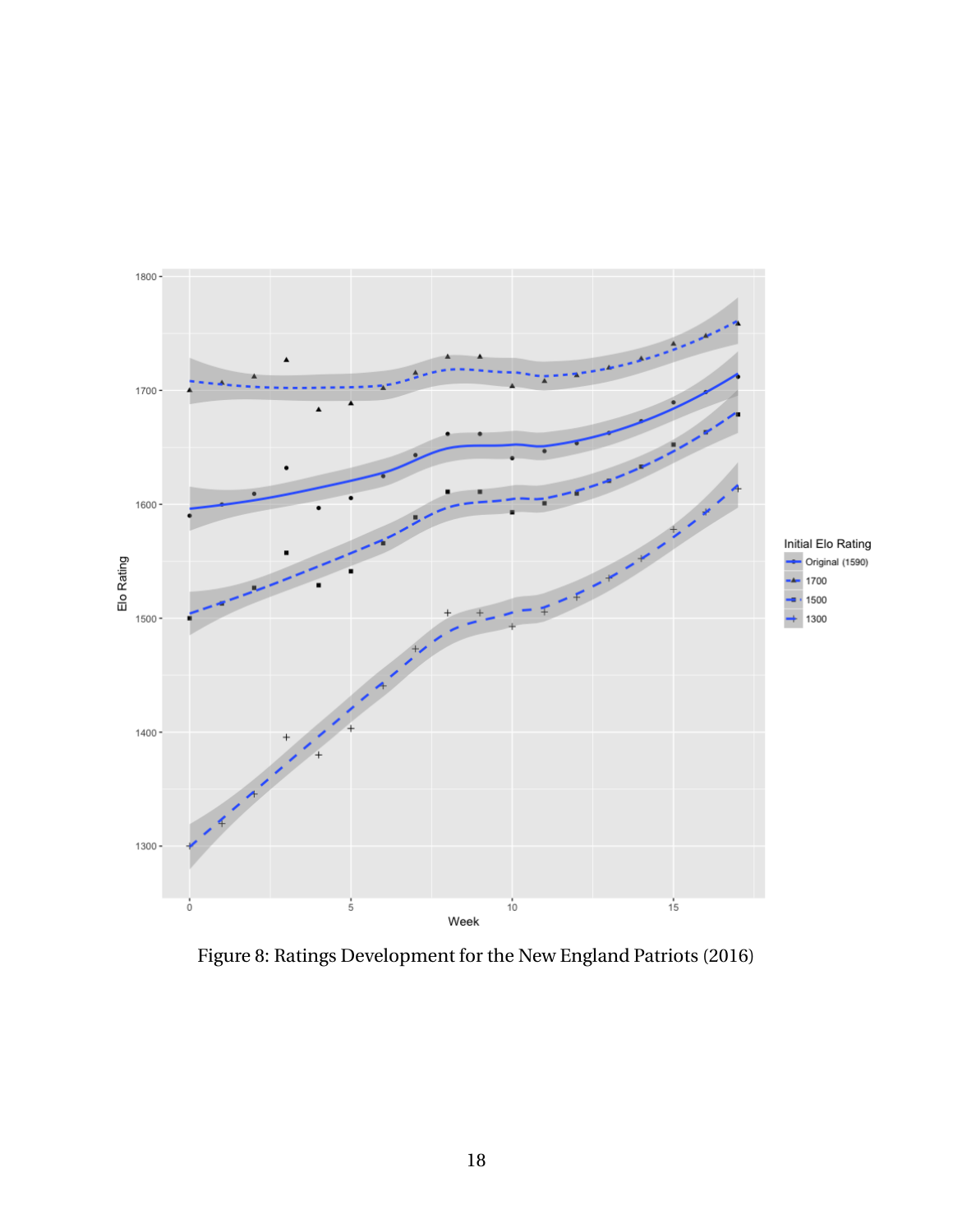ference in Elo ratings increases in favor of the home team. Note that this relationship appears to be approximately linear over the range of Elo ratings -200 to 200, but appears nonlinear near the extremes (-400 and 400). I observe that most games (approximately 89.3%) fall in the -200 to 200 range. This suggests the nonlinearity at the extremes occurs because there are relatively fewer games with such large differences in Elo ratings.

<span id="page-18-0"></span>

Figure 9: Conditional Density Plot (Result vs. Difference in Elo Rating)

This is also illustrated in Figure [10,](#page-19-0) which shows the results of a simple logistic regression with the difference in Elo ratings as the only independent variable. The vertical axis is the fitted values from the regression and the horizontal axis is the difference in Elo rating. As observed in the conditional density plot, the relationship between Elo rating difference and game outcomes is approximately linear.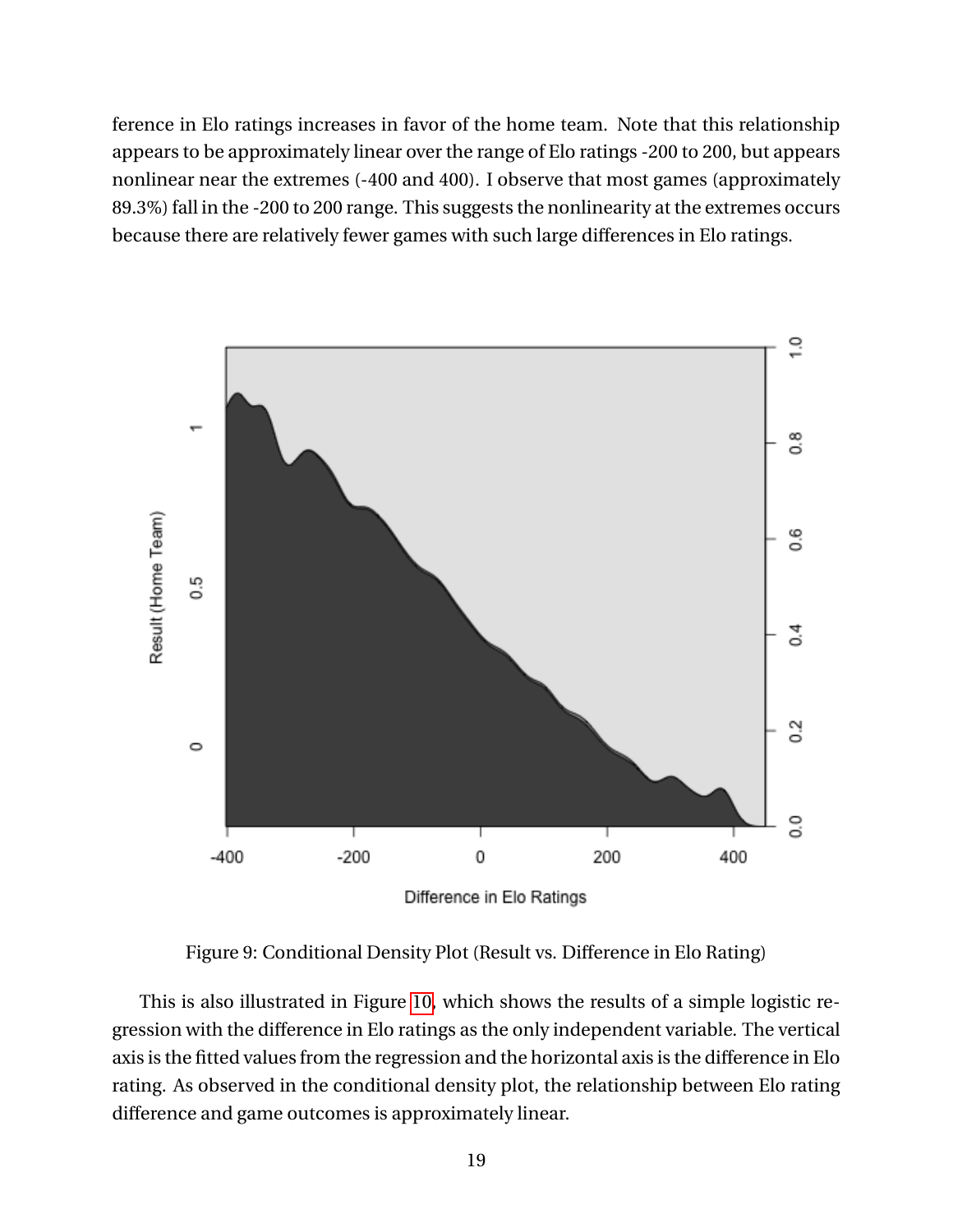<span id="page-19-0"></span>

Figure 10: Win Probability versus Difference in Elo Rating (fitted values)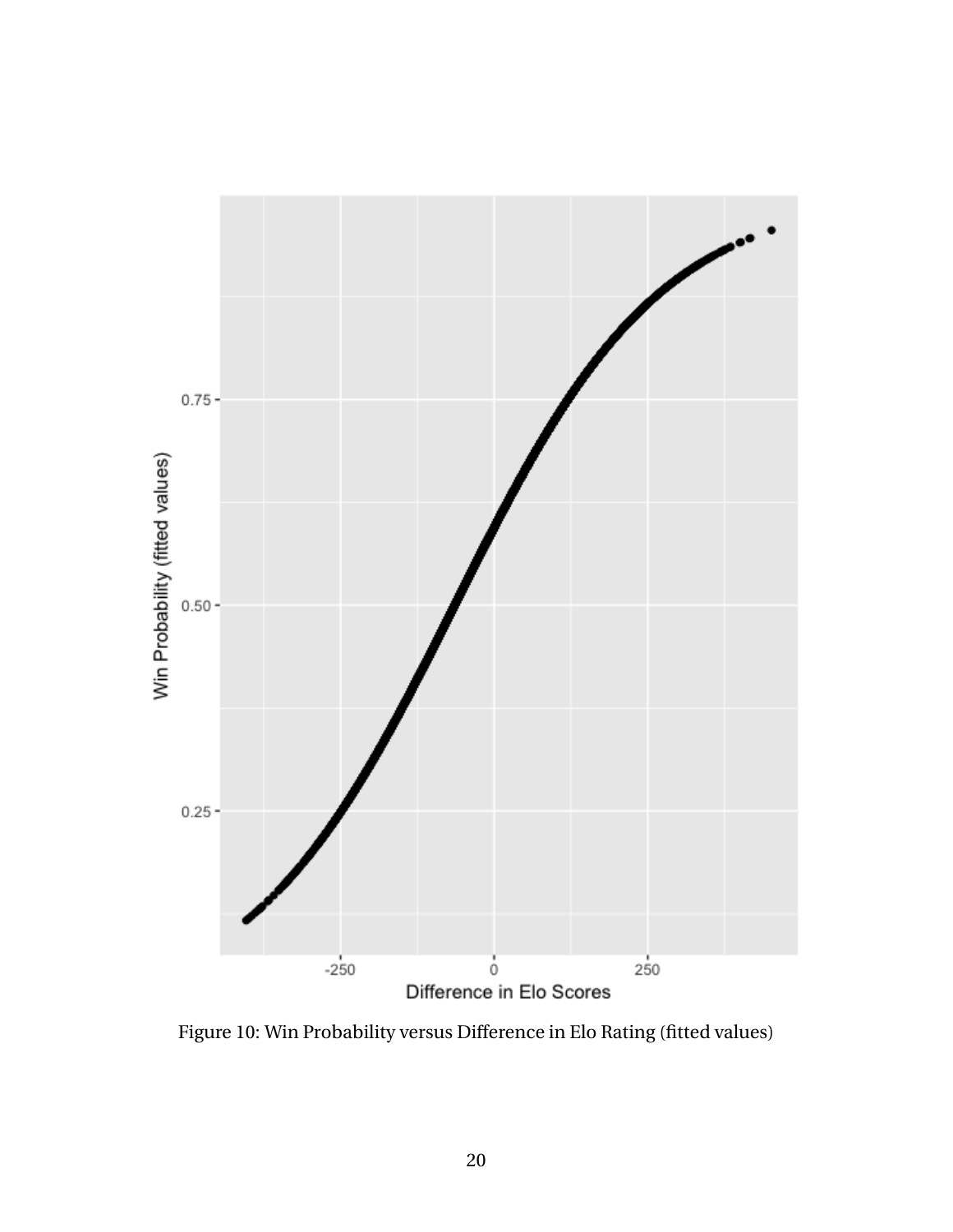So far, I have argued that the difference in Elo ratings is predictive. However, it is possible the Elo rating *levels* also matter. In other words, is it possible that teams in the highest quantile of the rating distribution perform differently than those in the lowest quantile even with the same rating difference? To test this, I split the data by into quantiles by Elo rating and replicate Figure [10.](#page-19-0) The result is displayed in Figure [11.](#page-20-0) The lowest rated are in the first quantile while the highest are in fourth quantile. Interestingly, it appears that – for a given difference in Elo ratings, home teams in the highest quantile have a higher probibility of winning. However, this result is not statistically significant. When plotting the 95% confidence interval for each quantile as in Figure [12,](#page-21-0) we can see that the confidence intervals overlap.

<span id="page-20-0"></span>

Figure 11: Win Probability versus Difference in Elo Rating, Grouped by Quantile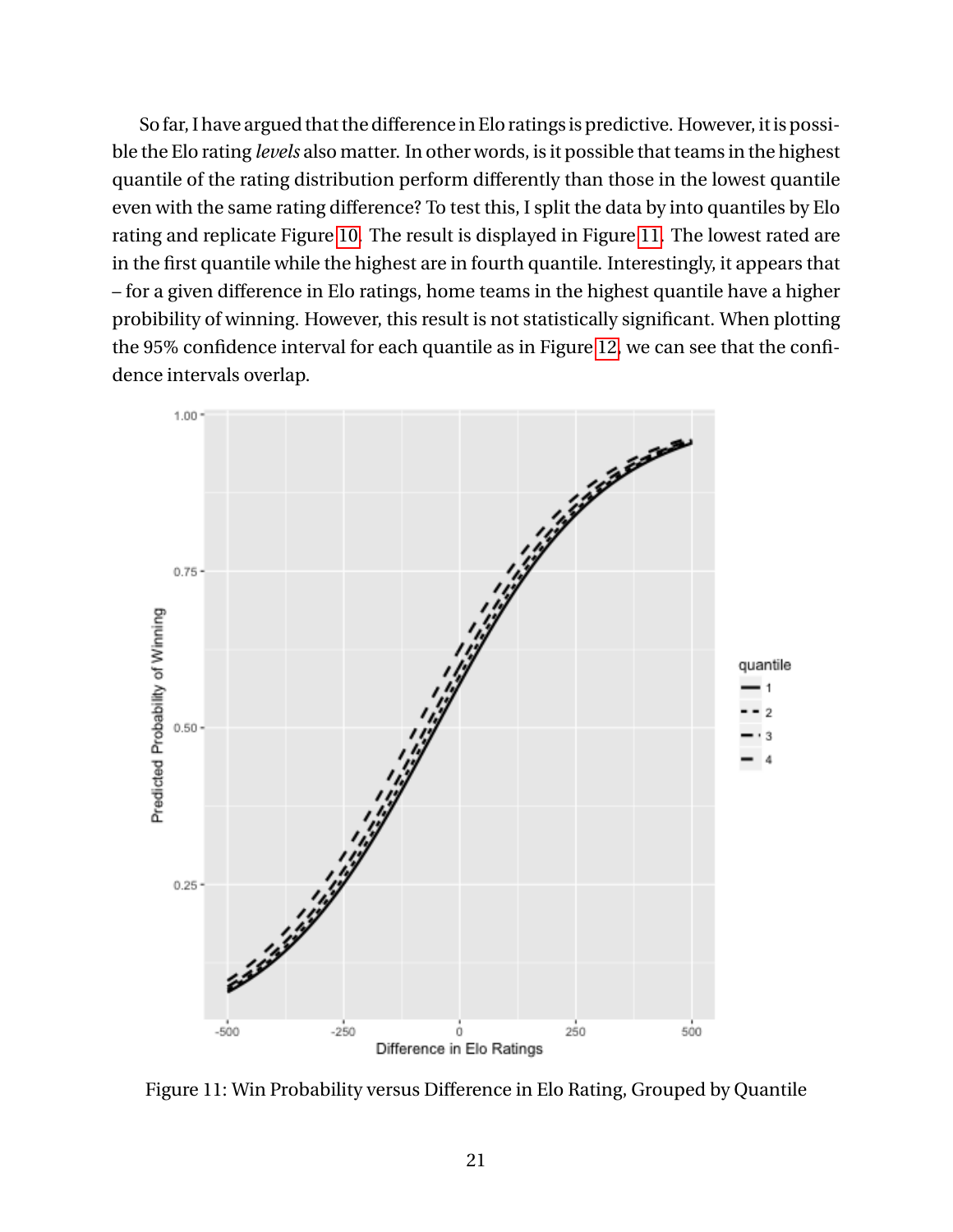<span id="page-21-0"></span>

Figure 12: Win Probability versus Difference in Elo Rating, Grouped by Quantile (with error bars)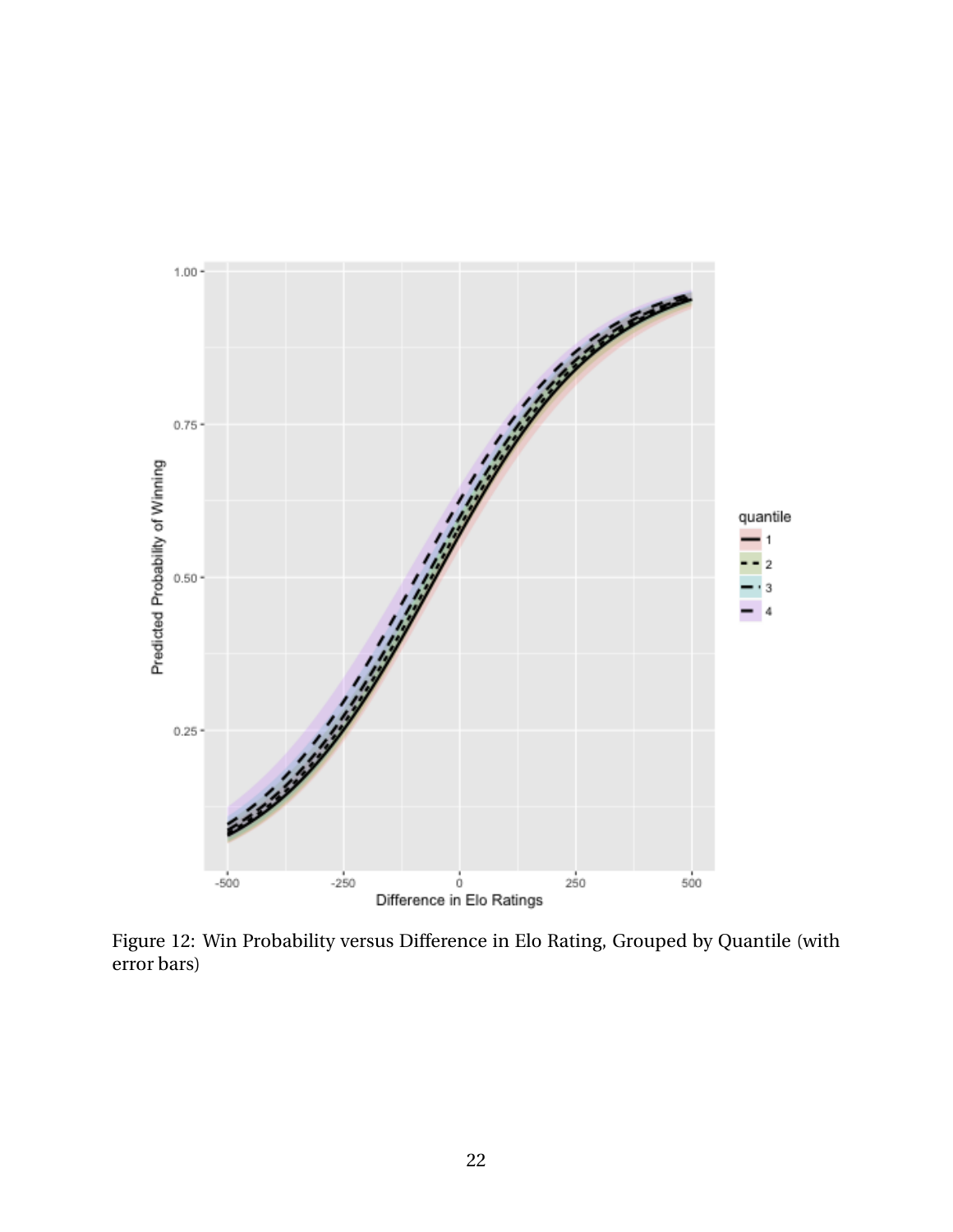I also use the Ramsey RESET test to verify that a linear relationship between Elo rating difference and probability of winning is appropriate.<sup>[13](#page-0-0)</sup> I find that no non-linear specifications were statistically significant.

## **6. Methodology**

I use a binary logit regression model with the game result as a binary dependent variable equal to one if the home team wins and zero otherwise (tie or loss). The previously mentioned indicator variable (*Bubble*) is the independent variable of primary interest.

At first, it may seem that an ordered logit model is preferable to a binary logit model here because game outcomes are not truly binary due to the presence of tie games. However, ties are relatively rare in NFL football (there are only 51 tie games in the entire sam-ple) and there are no tie games in the final week of the regular season.<sup>[14](#page-0-0)</sup>

The following is the general form of the regression equation which will be used:

$$
Result_{iy} = \alpha + \beta \text{Strength}_{iy} + \gamma \text{Bubble}_{iy} + \epsilon_{iy}
$$
\n(8)

where *i* indexes each individual game and  $y$  indexes the season. Result<sub>iv</sub> is the result of game *i* during season *y*. This is a binary variable which is equal to one if the home team wins and zero otherwise (home team loses or there is a tie). Strength<sub>iv</sub> controls for the difference in "strength" between the teams. This will be proxied by the point spread or difference in Elo ratings depending on the specification used. Bubble*i y* is the variable of interest. It is a vector of indicator variables for playoff standing of the teams playing game *i* in the final week of season *y*. *α* is a constant term which is estimating the home team advantage. Lastly,  $\epsilon_{i\gamma}$  is the error term.

If Elo ratings and point spreads are good controls, the estimators for both will be positive and statistically significant. The magnitude of these estimators should also be large enough to have practical significance.

If betting markets are efficient, point spreads should already take any additional incentive effects into account. When they are used to control for team strength, I expect to find the playoff standing indicators to be small in magnitude and/or statistically insignificant. The constant should also be insignificant as the betting market should be accounting for home advantage.

<sup>13</sup>See Ramsey, J. B. (1969). "Tests for Specification Errors in Classical Linear Least Squares Regression Analysis". *Journal of the Royal Statistical Society Series* B. 31 (2): 350–371.

 $<sup>14</sup>$ I have also used an ordered logit model for all reported regressions but, unsurprisingly, the results do</sup> not substantively change.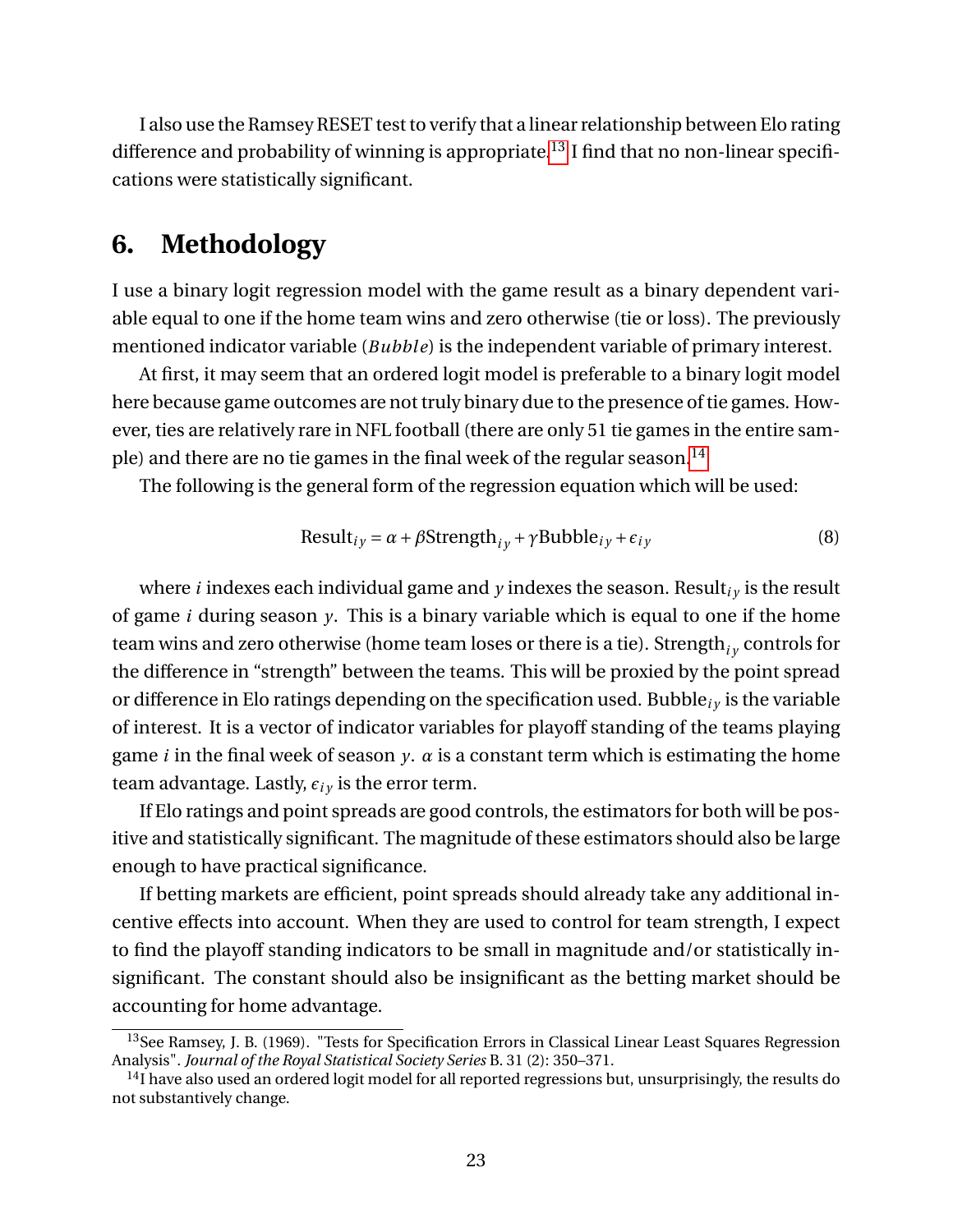However, the constant term and playoff standing indicators should have a positive and significant effect when Elo ratings are used in place of point spreads. Elo ratings are constructed such that they only include past performance and none of the forwardlooking expectations an efficient market would.

A team's playoff standing entering the final week of the season is, of course, not random. It is determined by the team's record of wins and losses in prior games. Thus there make exist some endogeneity between the Bubble variable(s) and the control for team strength. One might be concerned that stronger teams are somehow more (or less) likely to end up on the bubble, which would bias the estimated coefficient upward (or downward). However, the schedule of games is determined by the league prior to the beginning of the season. Therefore, the matchup in the final week explicitly does not depend on the team's strength. Furthermore, as mentioned previously in Section [3,](#page-5-1) a team's playoff standing may also depend on the outcome of other unrelated games which is exogenous to the strength of the team in question.

It is unclear what to expect from teams who are not on the bubble. Teams that have already qualified may be more likely to win as they can potentially gain better seeding in the playoffs. They may also be less likely to win if they choose to rest their best players so to avoid injuries before the playoffs.

Teams that are already out may have an incentive to continue losing in order to gain better draft position for the next season. This is known as "tanking" or "sandbagging". Although this may be advantageous in theory, as shown in Kr $\tilde{A}$  Ekel, [2014,](#page-0-0) it is unclear if NFL teams do this in practice.

## **7. Empirical Results: Point Spreads**

Table [5](#page-24-0) reports the logit regression results when the point spread is used to proxy for team strength. The first column is a specification with the point spread as the only independent variable. The second column adds a simplified set of playoff standings indicators: "Home Bubble" and "Away Bubble". The former is equal to one if the home team advances to the playoffs with a win and zero otherwise. The latter is the same but for the away team. The third and final column includes indicators for all permutations of playoff standings between the home and away team as shown in Table [3.](#page-7-1) For example, "Bubble vs. Bubble" is equal to one if both teams need to win to advance to the playoffs and zero otherwise. "Out vs. In" is equal to one if the home team cannot advance regardless of the outcome and the away team has already qualified for the playoffs, and zero otherwise. The excluded category is "Out vs. Out".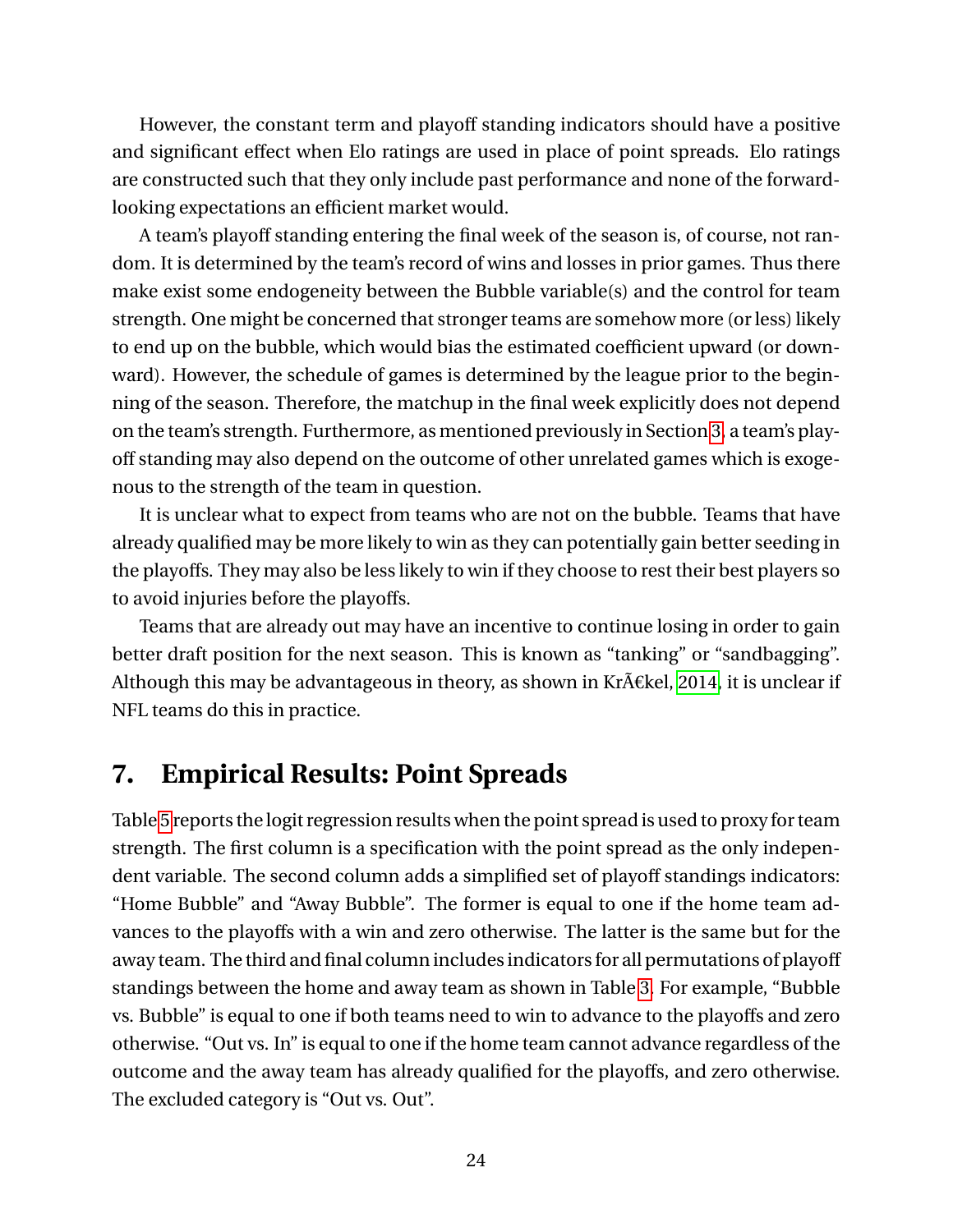<span id="page-24-0"></span>

|                                | Dependent variable: |            |                                   |  |
|--------------------------------|---------------------|------------|-----------------------------------|--|
|                                |                     | Result     |                                   |  |
|                                | (1)                 | (2)        | (3)                               |  |
| <b>Strength (Point Spread)</b> | $0.160***$          | $0.159***$ | $0.159***$                        |  |
|                                | (0.018)             | (0.018)    | (0.023)                           |  |
| <b>Home Bubble</b>             |                     | 0.249      |                                   |  |
|                                |                     | (0.322)    |                                   |  |
| Away Bubble                    |                     | 0.072      |                                   |  |
|                                |                     | (0.299)    |                                   |  |
| <b>Bubble vs. Bubble</b>       |                     |            | $-0.620$                          |  |
|                                |                     |            | (0.491)                           |  |
| Bubble vs. In                  |                     |            | $2.565***$                        |  |
|                                |                     |            | (1.090)                           |  |
| Bubble vs. Out                 |                     |            | $-0.090$                          |  |
|                                |                     |            | (0.564)                           |  |
| Bubble vs. Hunt                |                     |            | 1.044                             |  |
|                                |                     |            | (1.101)                           |  |
| Out vs. Bubble                 |                     |            | 0.330                             |  |
| Out vs. In                     |                     |            | (0.456)<br>$-0.287$               |  |
|                                |                     |            | (0.336)                           |  |
| Hunt vs. Hunt                  |                     |            | $-2.170*$                         |  |
|                                |                     |            | (1.127)                           |  |
| Out vs. Hunt                   |                     |            | $-0.421$                          |  |
|                                |                     |            | (0.448)                           |  |
| In vs. Bubble                  |                     |            | $-0.045$                          |  |
|                                |                     |            | (0.743)                           |  |
| In vs. In                      |                     |            | 0.182                             |  |
|                                |                     |            | (0.404)                           |  |
| In vs. Out                     |                     |            | 0.572                             |  |
|                                |                     |            | (0.366)                           |  |
| In vs. Hunt                    |                     |            | $-0.271$                          |  |
|                                |                     |            | (0.545)                           |  |
| Hunt vs. Bubble                |                     |            | $1.926*$                          |  |
|                                |                     |            | (1.095)                           |  |
| Hunt vs. In                    |                     |            | 0.447                             |  |
|                                |                     |            | (0.581)                           |  |
| Hunt vs. Out                   |                     |            | $-0.753*$                         |  |
|                                |                     |            | (0.409)                           |  |
| Constant                       | 0.096               | 0.062      | 0.081                             |  |
|                                | (0.101)             | (0.110)    | (0.186)                           |  |
| Observations                   | 571                 | 571        | 571                               |  |
| Akaike Inf. Crit.              | 661.979             | 665.156    | 655.889                           |  |
| Note:                          | 25                  |            | $*p<0.1$ ; $*p<0.05$ ; $**p<0.01$ |  |

## Table 5: Logit Regression Results: Point Spreads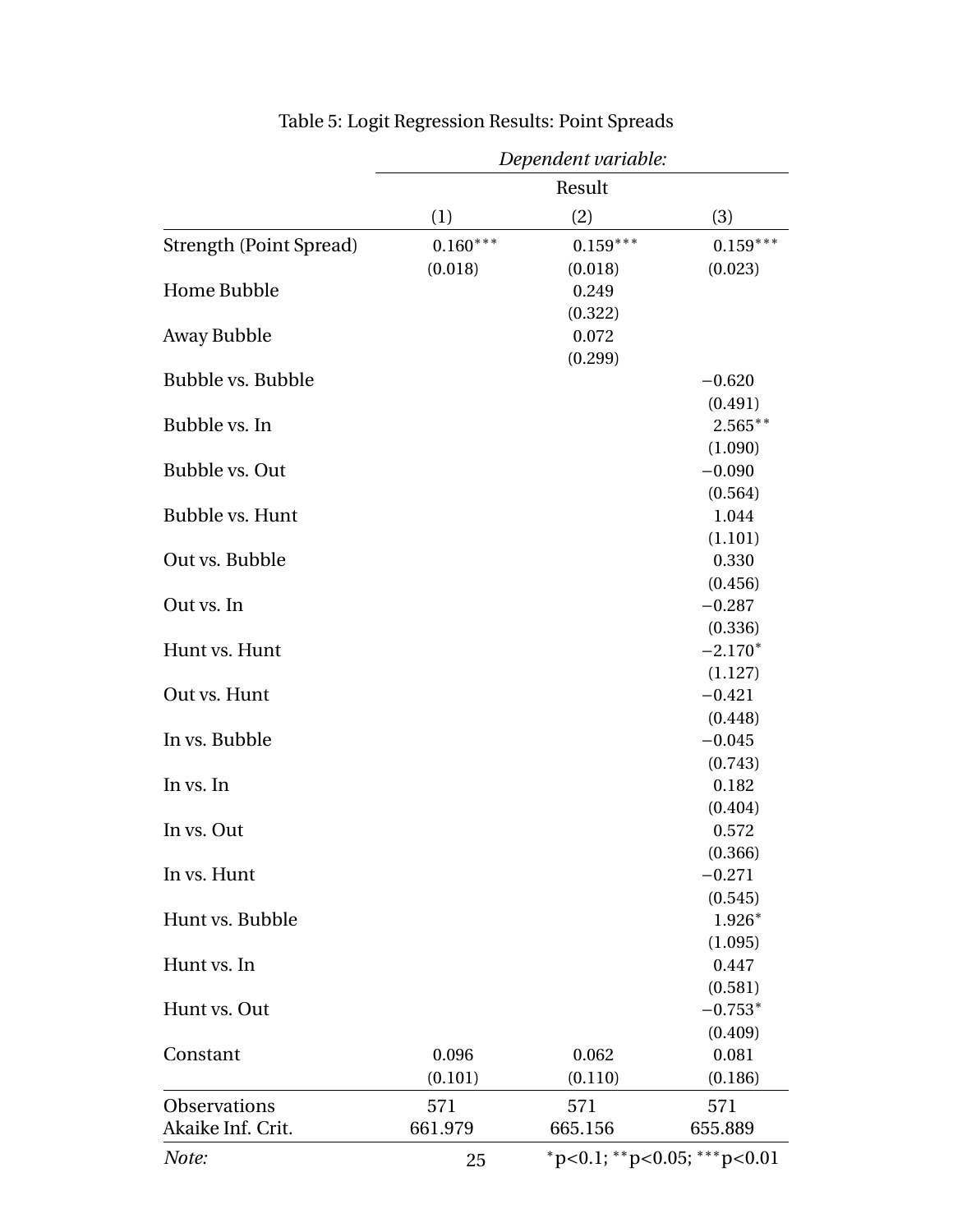As expected, the point spread is statistically significant in all three regressions. The marginal effect is approximately a 3.7% increase in probability of winning for a 1 point increase in the spread. The constant term is statistically insignificant, indicating that the betting market priced in the home advantage. The indicator variables are not statistically significant at the 5% level, except for "Bubble vs. In". This is the case where the home team needs to win to advance and the away team has already qualified for the playoffs. Compared to a game where both teams are out of playoff contention, the marginal effect is a 32.5% increase in the probability the home team wins. Although this is very large and statistically significant, it is worth nothing that there are only 17 observations in this category so this result may be due to small sample size.

## **8. Empirical Results: Elo Ratings**

Table [6](#page-26-0) reports results of the same regressions as the previous section, but using difference in Elo ratings instead of the point spread to control for team strength.

The control for team strength is once again highly statistically significant, this time with Elo ratings. The marginal effect is positive as expected but seemingly small in magnitude. A difference of one point only raises the probability of winning by 0.14%. However, differences in Elo ratings are typically much larger. One standard deviation of Elo difference in the data is approximately 143 points, which corresponds to a 20% increase in the win probability. The constant term is now highly significant. The marginal effect is 10.8% in model (2) and 12.86% in model (3). Once again, the matchup category "Bubble vs. In" is significant and even larger than the specification with point spreads. There is also a significant and large increase in probability of winning (14.43%) when the home team is "on the bubble". Interestingly, there is no corresponding advantage for the away team. Notice that this effect is even higher than the home advantage. Neither of these effects were present when using point spreads. This is suggestive evidence that point spread betting markets are operating efficiently. That is, they are incorporating these matchup dependent incentive effects and the home advantage into the construction of the point spread.

An additional concern when comparing these models is the issue of goodness of fit. Could the model be improved by removing some of the matchup categories? Would it be more predictive in the simple case (only consider teams "on the bubble" versus those who are not)? To answer this question, we can use goodness of fit tests.

I used two approaches to answer this question: the likelihood ratio test and the Wald test. Using the likelihood ratio test to compare the simple model with the full model (all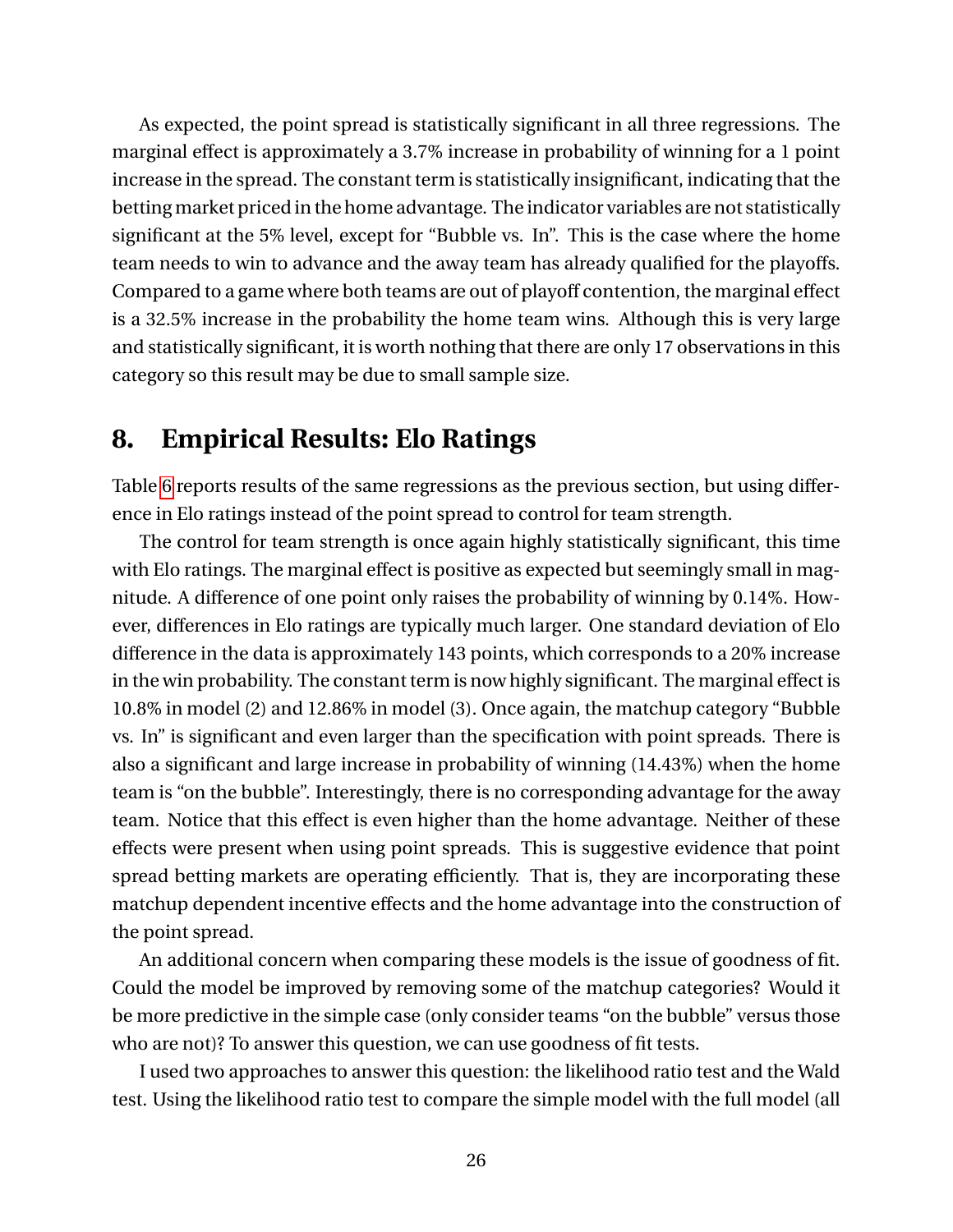<span id="page-26-0"></span>

| Result<br>(3)<br>(1)<br>(2)<br>$0.006***$<br>$0.006***$<br>$0.005***$<br>Strength (Diff. in Elo Ratings)<br>(0.001)<br>(0.001)<br>(0.001)<br>$0.672**$<br>(0.296)<br>$-0.351$<br>(0.269)<br>$-0.590$<br>(0.461)<br>Bubble vs. In<br>$2.677***$<br>(1.052)<br>Bubble vs. Out<br>0.477<br>(0.537)<br>Bubble vs. Hunt<br>0.658<br>(0.820)<br>Out vs. Bubble<br>$-0.276$<br>(0.403)<br>Out vs. In<br>$-0.521$<br>(0.318)<br>Hunt vs. Hunt<br>$-2.082*$<br>(1.112)<br>Out vs. Hunt<br>$-0.756*$ |                   | Dependent variable: |  |  |  |
|--------------------------------------------------------------------------------------------------------------------------------------------------------------------------------------------------------------------------------------------------------------------------------------------------------------------------------------------------------------------------------------------------------------------------------------------------------------------------------------------|-------------------|---------------------|--|--|--|
|                                                                                                                                                                                                                                                                                                                                                                                                                                                                                            |                   |                     |  |  |  |
|                                                                                                                                                                                                                                                                                                                                                                                                                                                                                            |                   |                     |  |  |  |
|                                                                                                                                                                                                                                                                                                                                                                                                                                                                                            |                   |                     |  |  |  |
|                                                                                                                                                                                                                                                                                                                                                                                                                                                                                            |                   |                     |  |  |  |
|                                                                                                                                                                                                                                                                                                                                                                                                                                                                                            | Home Bubble       |                     |  |  |  |
|                                                                                                                                                                                                                                                                                                                                                                                                                                                                                            |                   |                     |  |  |  |
|                                                                                                                                                                                                                                                                                                                                                                                                                                                                                            | Away Bubble       |                     |  |  |  |
|                                                                                                                                                                                                                                                                                                                                                                                                                                                                                            |                   |                     |  |  |  |
|                                                                                                                                                                                                                                                                                                                                                                                                                                                                                            | Bubble vs. Bubble |                     |  |  |  |
|                                                                                                                                                                                                                                                                                                                                                                                                                                                                                            |                   |                     |  |  |  |
|                                                                                                                                                                                                                                                                                                                                                                                                                                                                                            |                   |                     |  |  |  |
|                                                                                                                                                                                                                                                                                                                                                                                                                                                                                            |                   |                     |  |  |  |
|                                                                                                                                                                                                                                                                                                                                                                                                                                                                                            |                   |                     |  |  |  |
|                                                                                                                                                                                                                                                                                                                                                                                                                                                                                            |                   |                     |  |  |  |
|                                                                                                                                                                                                                                                                                                                                                                                                                                                                                            |                   |                     |  |  |  |
|                                                                                                                                                                                                                                                                                                                                                                                                                                                                                            |                   |                     |  |  |  |
|                                                                                                                                                                                                                                                                                                                                                                                                                                                                                            |                   |                     |  |  |  |
|                                                                                                                                                                                                                                                                                                                                                                                                                                                                                            |                   |                     |  |  |  |
|                                                                                                                                                                                                                                                                                                                                                                                                                                                                                            |                   |                     |  |  |  |
|                                                                                                                                                                                                                                                                                                                                                                                                                                                                                            |                   |                     |  |  |  |
|                                                                                                                                                                                                                                                                                                                                                                                                                                                                                            |                   |                     |  |  |  |
|                                                                                                                                                                                                                                                                                                                                                                                                                                                                                            |                   |                     |  |  |  |
|                                                                                                                                                                                                                                                                                                                                                                                                                                                                                            |                   |                     |  |  |  |
| (0.386)<br>$-0.642$                                                                                                                                                                                                                                                                                                                                                                                                                                                                        | In vs. Bubble     |                     |  |  |  |
| (0.624)                                                                                                                                                                                                                                                                                                                                                                                                                                                                                    |                   |                     |  |  |  |
| 0.026                                                                                                                                                                                                                                                                                                                                                                                                                                                                                      | In vs. In         |                     |  |  |  |
| (0.364)                                                                                                                                                                                                                                                                                                                                                                                                                                                                                    |                   |                     |  |  |  |
| 0.288                                                                                                                                                                                                                                                                                                                                                                                                                                                                                      | In vs. Out        |                     |  |  |  |
| (0.360)                                                                                                                                                                                                                                                                                                                                                                                                                                                                                    |                   |                     |  |  |  |
| $-0.421$                                                                                                                                                                                                                                                                                                                                                                                                                                                                                   | In vs. Hunt       |                     |  |  |  |
| (0.521)                                                                                                                                                                                                                                                                                                                                                                                                                                                                                    |                   |                     |  |  |  |
| 1.585                                                                                                                                                                                                                                                                                                                                                                                                                                                                                      | Hunt vs. Bubble   |                     |  |  |  |
| (1.083)                                                                                                                                                                                                                                                                                                                                                                                                                                                                                    |                   |                     |  |  |  |
| $0.960*$                                                                                                                                                                                                                                                                                                                                                                                                                                                                                   | Hunt vs. In       |                     |  |  |  |
| (0.549)                                                                                                                                                                                                                                                                                                                                                                                                                                                                                    |                   |                     |  |  |  |
| $-0.398$                                                                                                                                                                                                                                                                                                                                                                                                                                                                                   | Hunt vs. Out      |                     |  |  |  |
| (0.372)                                                                                                                                                                                                                                                                                                                                                                                                                                                                                    |                   |                     |  |  |  |
| $0.461***$<br>$0.554***$<br>$0.494***$                                                                                                                                                                                                                                                                                                                                                                                                                                                     | Constant          |                     |  |  |  |
| (0.086)<br>(0.094)<br>(0.163)                                                                                                                                                                                                                                                                                                                                                                                                                                                              |                   |                     |  |  |  |
| 677<br>677<br>677                                                                                                                                                                                                                                                                                                                                                                                                                                                                          | Observations      |                     |  |  |  |
| 812.292<br>810.124<br>799.394                                                                                                                                                                                                                                                                                                                                                                                                                                                              | Akaike Inf. Crit. |                     |  |  |  |
| $*p<0.1$ ; $*p<0.05$ ; $**p<0.01$<br>27                                                                                                                                                                                                                                                                                                                                                                                                                                                    | Note:             |                     |  |  |  |

## Table 6: Logit Regression Results: Elo Ratings